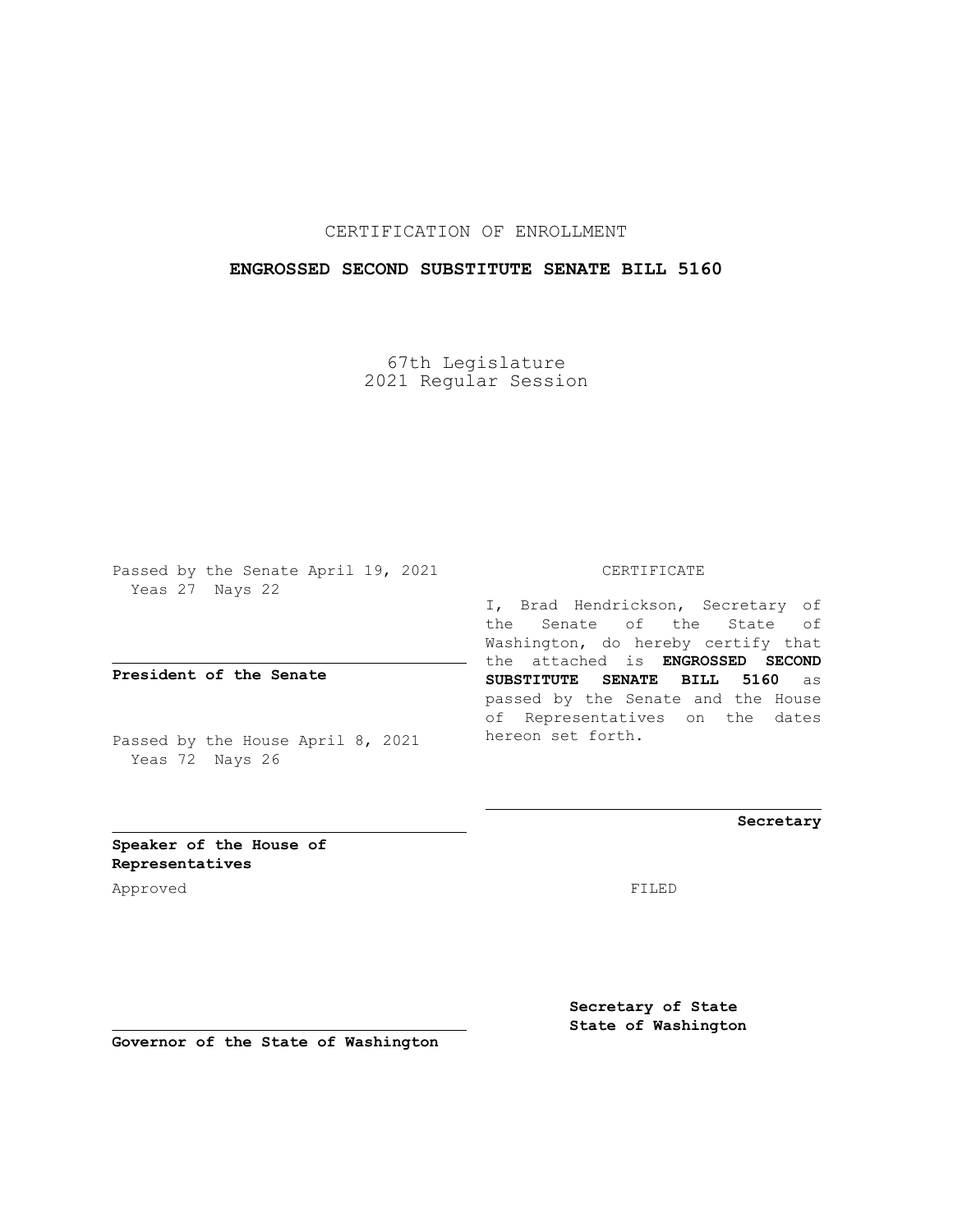#### **ENGROSSED SECOND SUBSTITUTE SENATE BILL 5160**

AS AMENDED BY THE HOUSE

Passed Legislature - 2021 Regular Session

## **State of Washington 67th Legislature 2021 Regular Session**

**By** Senate Ways & Means (originally sponsored by Senators Kuderer, Liias, Conway, Das, Lovelett, Saldaña, and Wilson, C.)

READ FIRST TIME 02/22/21.

 AN ACT Relating to addressing landlord-tenant relations by providing certain tenant protections during the public health emergency, providing for legal representation in eviction cases, establishing an eviction resolution pilot program for nonpayment of rent cases, and authorizing landlord access to certain rental assistance programs; amending RCW 43.31.615, 59.18.057, 59.18.365, 59.12.040, 59.20.040, and 59.18.410; reenacting and amending RCW 43.31.605 and 59.18.230; adding new sections to chapter 59.18 RCW; adding a new section to chapter 2.53 RCW; adding a new section to chapter 43.185C RCW; creating new sections; repealing RCW 59.18.375; prescribing penalties; making an appropriation; providing expiration 12 dates; and declaring an emergency.

BE IT ENACTED BY THE LEGISLATURE OF THE STATE OF WASHINGTON:

 NEW SECTION. **Sec. 1.** The legislature finds that the COVID-19 pandemic is causing a sustained global economic slowdown, and an economic downturn throughout Washington state with unprecedented numbers of layoffs and reduced work hours for a significant percentage of our workforce. Many of the state's workforce has been impacted by these layoffs and substantially reduced work hours and have suffered economic hardship, disproportionately affecting low and moderate-income workers resulting in lost wages and the inability to

p. 1 E2SSB 5160.PL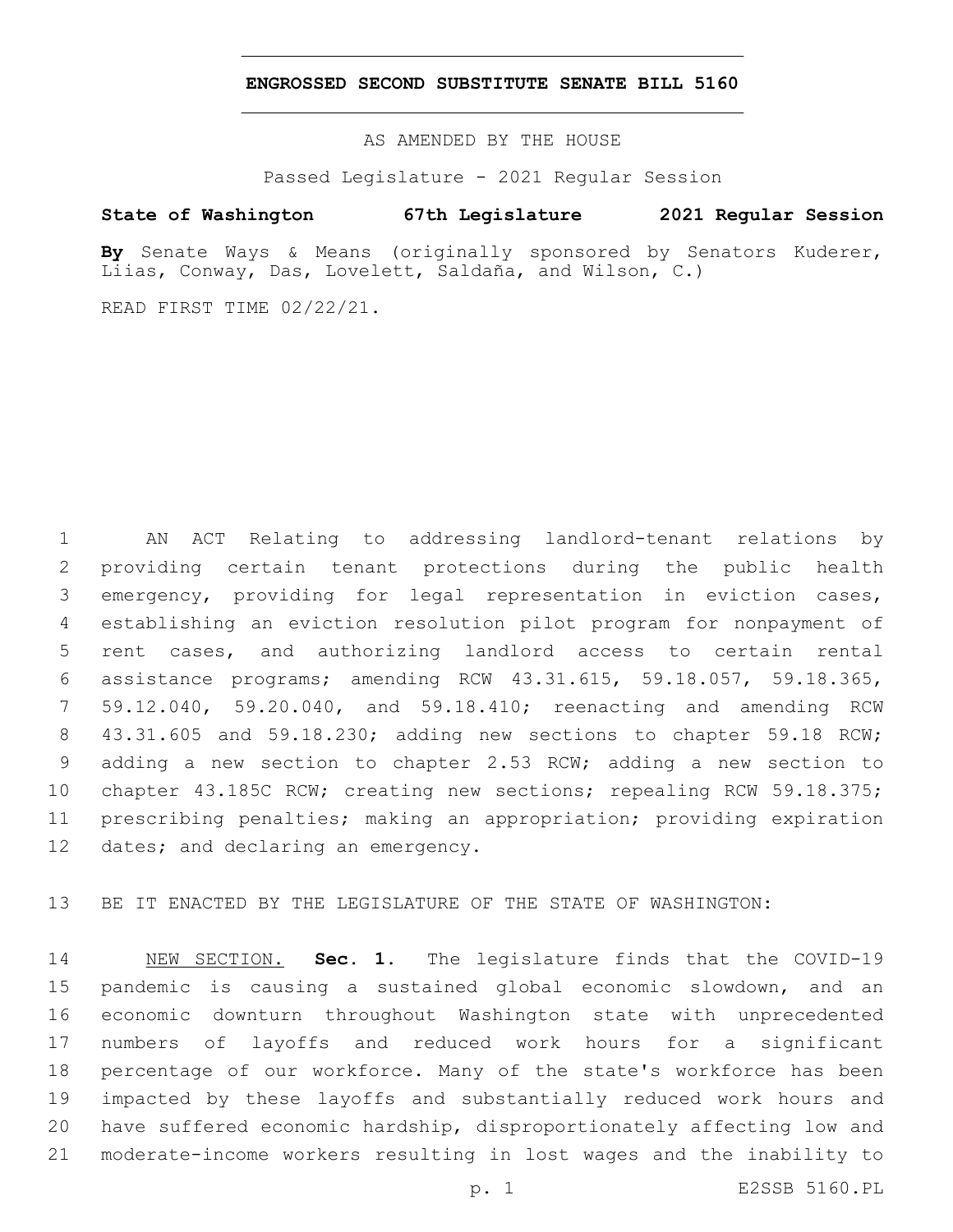pay for basic household expenses, including rent. Hundreds of thousands of tenants in Washington are unable to consistently pay their rent, reflecting the continued financial precariousness of many renters in the state. Before the COVID-19 pandemic, nonpayment of rent was the leading cause of evictions within the state. Because the COVID-19 pandemic has led to an inability for tenants to consistently pay rent, the likelihood of evictions has increased, as well as life, health, and safety risks to a significant percentage of the state's tenants. As a result, the governor has issued a temporary moratorium on evictions as of March 2020, with multiple extensions and other related actions, to reduce housing instability and enable tenants to 12 stay in their homes.

 Therefore, it is the intent of the legislature with this act to increase tenant protections during the public health emergency, provide legal representation for qualifying tenants in eviction cases, establish an eviction resolution pilot program to address nonpayment of rent eviction cases before any court filing, and ensure tenants and landlords have adequate opportunities to access state and local rental assistance programs to reimburse landlords for unpaid 20 rent and preserve tenancies.

 NEW SECTION. **Sec. 2.** A new section is added to chapter 59.18 22 RCW to read as follows:

 The definitions in this section apply to sections 3 and 4 of this 24 act unless the context clearly requires otherwise.

 (1) "Dwelling unit" has the same meaning as defined in RCW 59.18.030, and includes a manufactured/mobile home or a mobile home 27 lot as defined in RCW 59.20.030.

 (2) "Eviction moratorium" refers to the governor of the state of Washington's proclamation 20-19.6, proclaiming a moratorium on certain evictions for all counties throughout Washington state on 31 March 18, 2021.

 (3) "Landlord" has the same meaning as defined in RCW 59.18.030 33 and 59.20.030.

 (4) "Prospective landlord" has the same meaning as defined in RCW 35 59.18.030.

 (5) "Public health emergency" refers to the governor of the state of Washington's proclamation 20-05, proclaiming a state of emergency for all counties throughout Washington state on February 29, 2020, and any subsequent orders extending or amending such proclamation due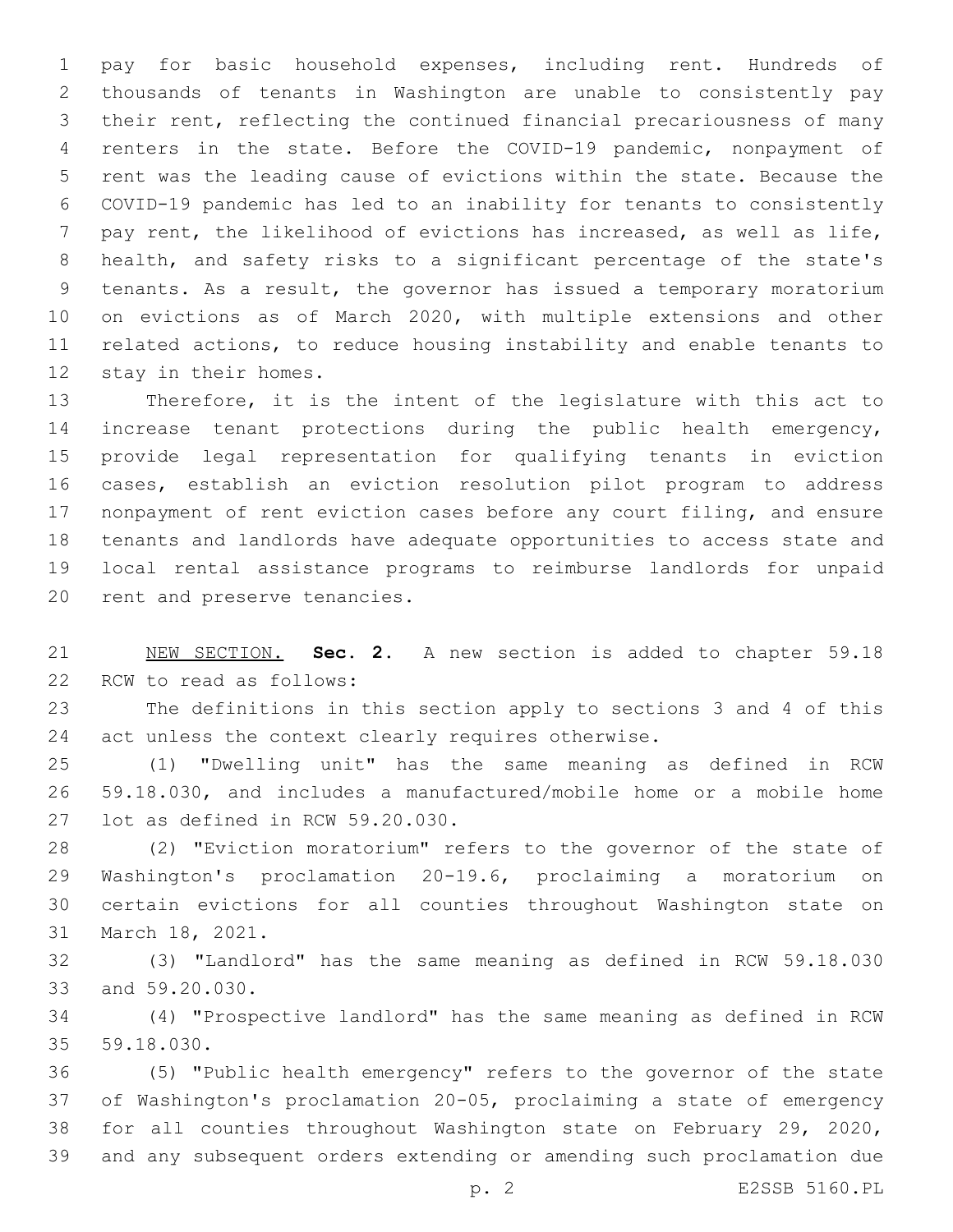to COVID-19 until the proclamation expires or is terminated by the 2 governor of the state of Washington.

(6) "Rent" has the same meaning as defined in RCW 59.18.030.

 (7) "Tenant" refers to any individual renting a dwelling unit or lot primarily for living purposes, including any individual with a tenancy subject to this chapter or chapter 59.20 RCW or any individual residing in transient lodging, such as a hotel or motel or camping area as their primary dwelling, for 30 days or more prior to March 1, 2020. "Tenant" does not include any individual residing in a hotel or motel or camping area as their primary dwelling for more than 30 days after March 1, 2020, if the hotel or motel or camping area has provided the individual with a seven-day eviction notice, which must include the following language: "For no-cost legal assistance, please call 2-1-1 or the Northwest Justice Project CLEAR Hotline outside King County (888) 201-1014 weekdays between 9:15 a.m. – 12:15 p.m., or (888) 387-7111 for seniors (age 60 and over). You may find additional resource information at http:// www.washingtonlawhelp.org." "Tenant" also does not include occupants of homeless mitigation sites or a person entering onto land without permission of the landowner or lessor. For purposes of this subsection, any local government provision of solid waste or hygiene services to unsanctioned encampments does not constitute permission 23 to occupy land.

## **TENANT PROTECTIONS**

 NEW SECTION. **Sec. 3.** A new section is added to chapter 59.18 26 RCW to read as follows:

 (1) A landlord may not charge or impose any late fees or other charges against any tenant for the nonpayment of rent that became due between March 1, 2020, and six months following the expiration of the 30 eviction moratorium.

 (2) For rent that accrued between March 1, 2020, and the six months following the expiration of the eviction moratorium expiration 33 date:

(a) A landlord may not report to a prospective landlord:

 (i) A tenant's nonpayment of rent that accrued between March 1, 2020, and the six months following the expiration of the eviction 37 moratorium; or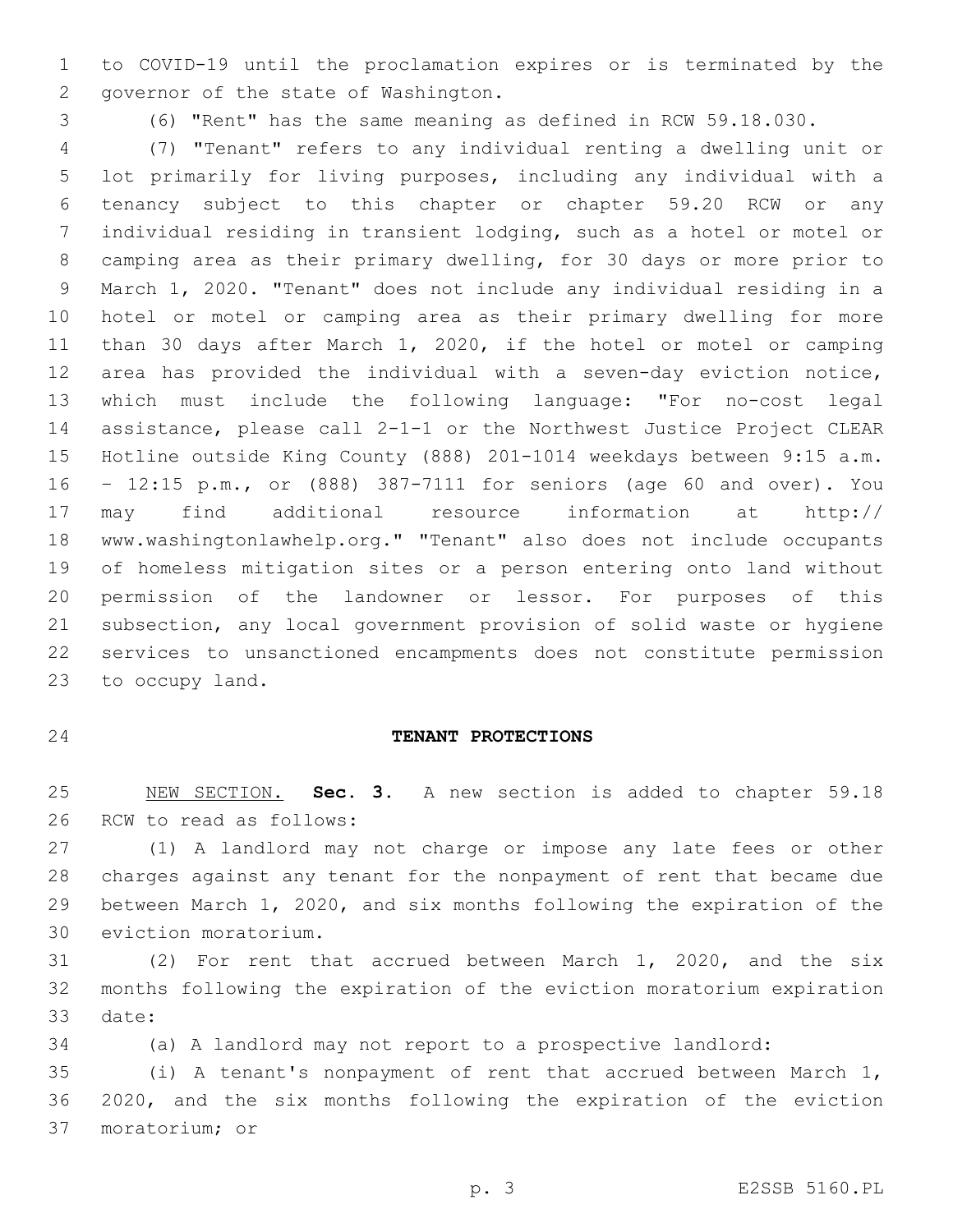(ii) An unlawful detainer action pursuant to RCW 59.12.030(3) that resulted from a tenant's nonpayment of rent between March 1, 2020, and the six months following the expiration of the eviction moratorium.4

 (b) A prospective landlord may not take an adverse action based on a prospective tenant's nonpayment of rent that occurred between March 1, 2020, and the six months following the expiration of the 8 eviction moratorium.

 (3)(a) A landlord or prospective landlord may not deny, discourage application for, or otherwise make unavailable any rental dwelling unit based on a tenant's or prospective tenant's medical history including, but not limited to, the tenant's or prospective tenant's prior or current exposure or infection to the COVID-19 14 virus.

 (b) A landlord or prospective landlord may not inquire about, consider, or require disclosure of a tenant's or prospective tenant's medical records or history, unless such disclosure is necessary to evaluate a reasonable accommodation request or reasonable 19 modification request under RCW 49.60.222.

 (4) A landlord or prospective landlord in violation of this section is liable in a civil action for up to two and one-half times the monthly rent of the real property at issue, as well as court costs and reasonable attorneys' fees. A court must impose this penalty in an amount necessary to deter future violations, payable to 25 the tenant bringing the action.

### **REPAYMENT PLANS**

 NEW SECTION. **Sec. 4.** A new section is added to chapter 59.18 28 RCW to read as follows:

 (1) The eviction moratorium instituted by the governor of the state of Washington's proclamation 20-19.6 shall end on June 30, 31 2021.

 (2) If a tenant has remaining unpaid rent that accrued between March 1, 2020, and six months following the expiration of the eviction moratorium or the end of the public health emergency, whichever is greater, the landlord must offer the tenant a reasonable schedule for repayment of the unpaid rent that does not exceed monthly payments equal to one-third of the monthly rental charges during the period of accrued debt. If a tenant fails to accept the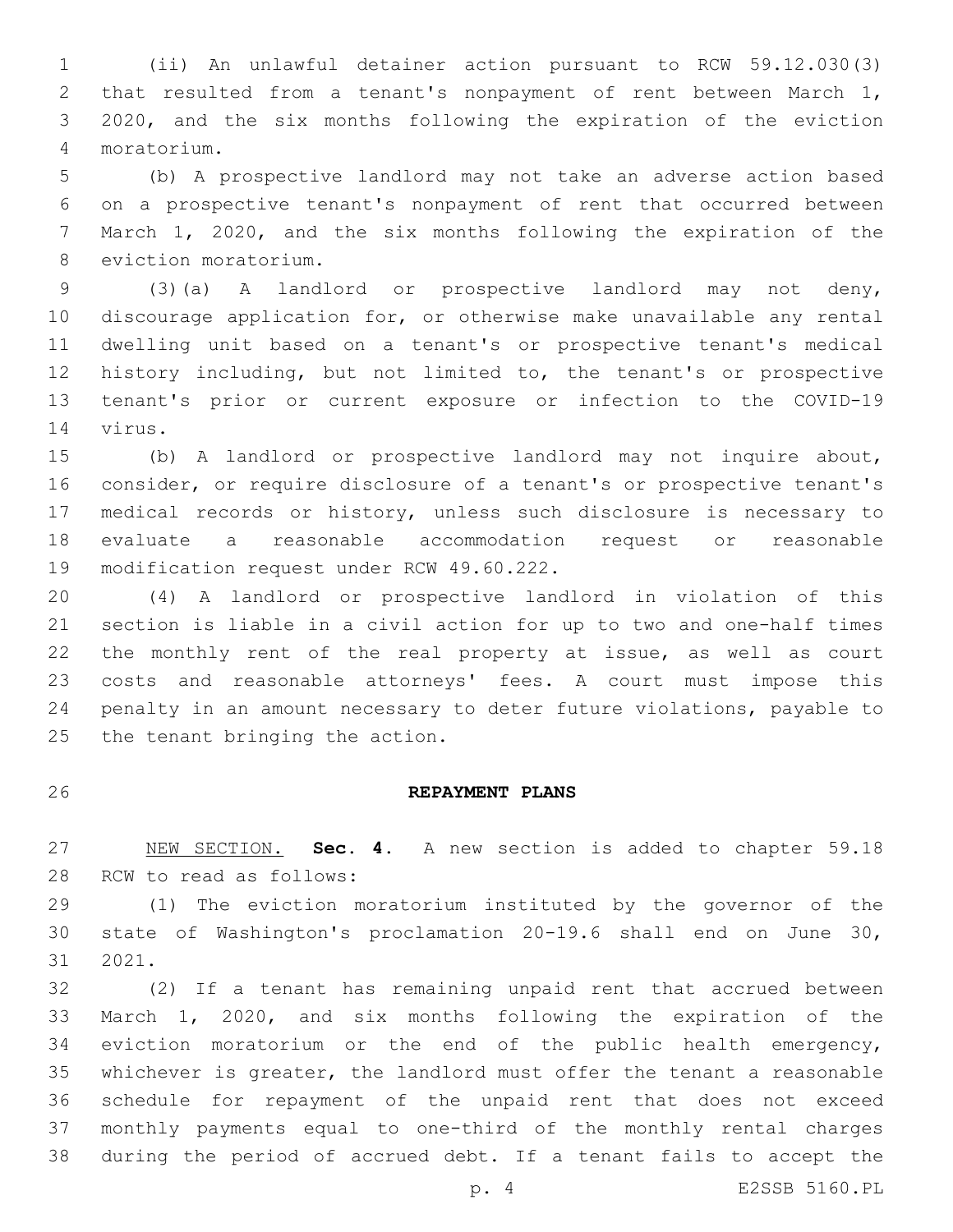terms of a reasonable repayment plan within 14 days of the landlord's offer, the landlord may proceed with an unlawful detainer action as set forth in RCW 59.12.030(3) but subject to any requirements under the eviction resolution pilot program established under section 7 of this act. If the tenant defaults on any rent owed under a repayment plan, the landlord may apply for reimbursement from the landlord mitigation program as authorized under RCW 43.31.605(1)(d) or proceed with an unlawful detainer action as set forth in RCW 59.12.030(3) but subject to any requirements under the eviction resolution pilot program established under section 7 of this act. The court must consider the tenant's circumstances, including decreased income or increased expenses due to COVID-19, and the repayment plan terms 13 offered during any unlawful detainer proceeding.

(3) Any repayment plan entered into under this section must:

 (a) Not require payment until 30 days after the repayment plan is 16 offered to the tenant;

 (b) Cover rent only and not any late fees, attorneys' fees, or 18 any other fees and charges;

 (c) Allow for payments from any source of income as defined in RCW 59.18.255(5) or from pledges by nonprofit organizations, churches, religious institutions, or governmental entities; and

 (d) Not include provisions or be conditioned on: The tenant's 23 compliance with the rental agreement, payment of attorneys' fees, court costs, or other costs related to litigation if the tenant 25 defaults on the rental agreement; a requirement that the tenant apply for governmental benefits or provide proof of receipt of governmental benefits; or the tenant's waiver of any rights to a notice under RCW 59.12.030 or related provisions before a writ of restitution is 29 issued.

 (4) It is a defense to an eviction under RCW 59.12.030(3) that a landlord did not offer a repayment plan in conformity with this 32 section.

 (5) To the extent available funds exist for rental assistance from a federal, state, local, private, or nonprofit program, the tenant or landlord may continue to seek rental assistance to reduce 36 and/or eliminate the unpaid rent balance.

 **Sec. 5.** RCW 43.31.605 and 2020 c 315 s 8 and 2020 c 169 s 2 are 38 each reenacted and amended to read as follows: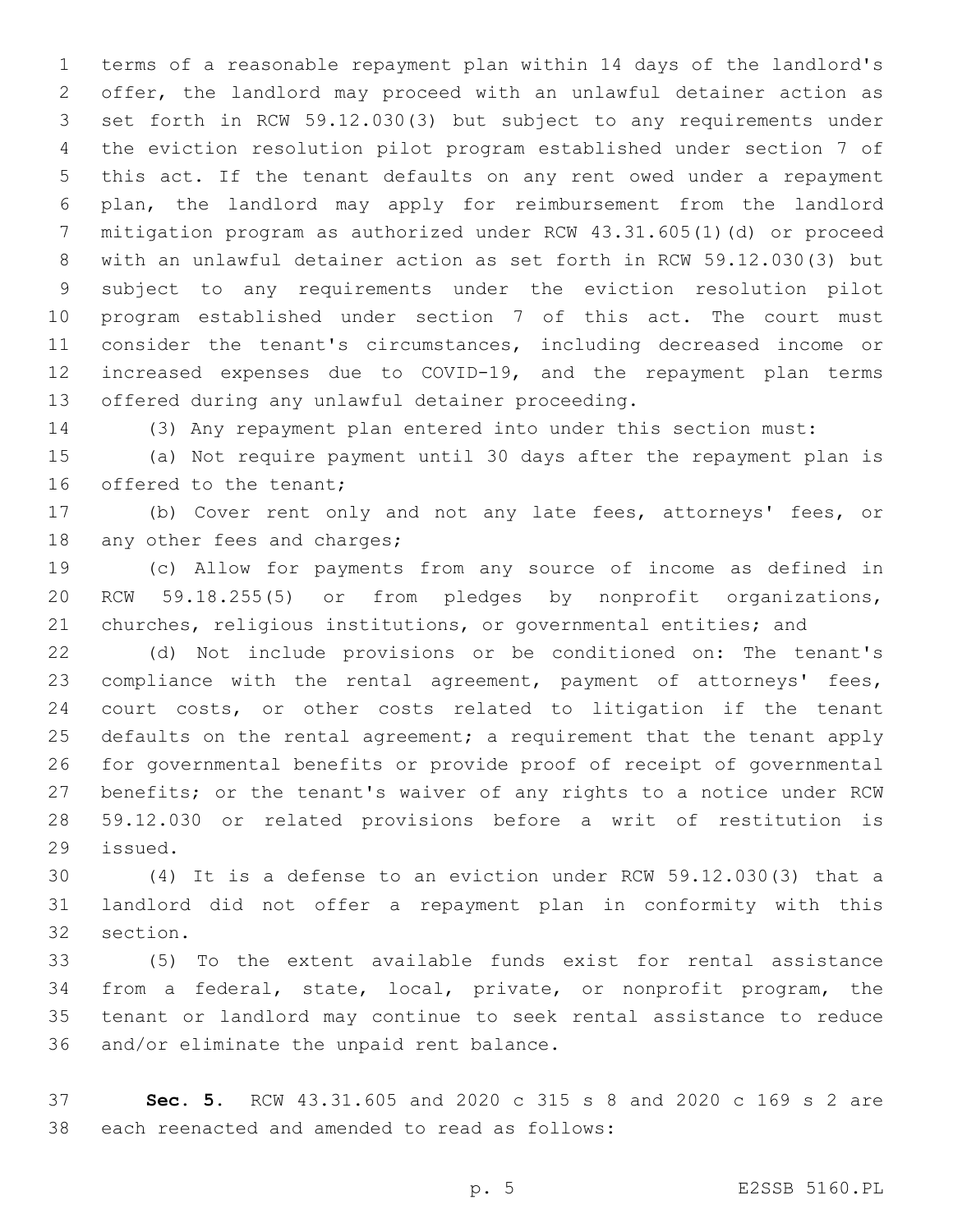(1)(a) Subject to the availability of funds for this purpose, the landlord mitigation program is created and administered by the department. The department shall have such rule-making authority as the department deems necessary to administer the program.

 (b) The following types of claims related to landlord mitigation for renting private market rental units to low-income tenants using a housing subsidy program are eligible for reimbursement from the 8 landlord mitigation program account:

 (i) Up to one thousand dollars for improvements identified in RCW 59.18.255(1)(a). In order to be eligible for reimbursement under this subsection (1)(b)(i), the landlord must pay for the first five hundred dollars for improvements, and rent to the tenant whose housing subsidy program was conditioned on the real property passing inspection. Reimbursement under this subsection (1)(b)(i) may also include up to fourteen days of lost rental income from the date of offer of housing to the applicant whose housing subsidy program was conditioned on the real property passing inspection until move in by 18 that applicant;

 (ii) Reimbursement for damages as reflected in a judgment obtained against the tenant through either an unlawful detainer proceeding, or through a civil action in a court of competent 22 jurisdiction after a hearing;

 (iii) Reimbursement for damages established pursuant to 24 subsection (2) of this section; and

 (iv) Reimbursement for unpaid rent and unpaid utilities, provided that the landlord can evidence it to the department's satisfaction.

 (c) Claims related to landlord mitigation for an unpaid judgment for rent, unpaid judgments resulting from the tenant's failure to comply with an installment payment agreement identified in RCW 59.18.610, late fees, attorneys' fees, and costs after a court order pursuant to RCW 59.18.410(3), including any unpaid portion of the judgment after the tenant defaults on the payment plan pursuant to RCW 59.18.410(3)(c), are eligible for reimbursement from the landlord mitigation program account and are exempt from any postjudgment interest required under RCW 4.56.110. Any claim for reimbursement made pursuant to RCW 59.18.410(3)(e)(ii) must be accompanied by a court order staying the writ of restitution pursuant to RCW 59.18.410(3). Any claim for reimbursement under this subsection 39 (1)(c) is not an entitlement.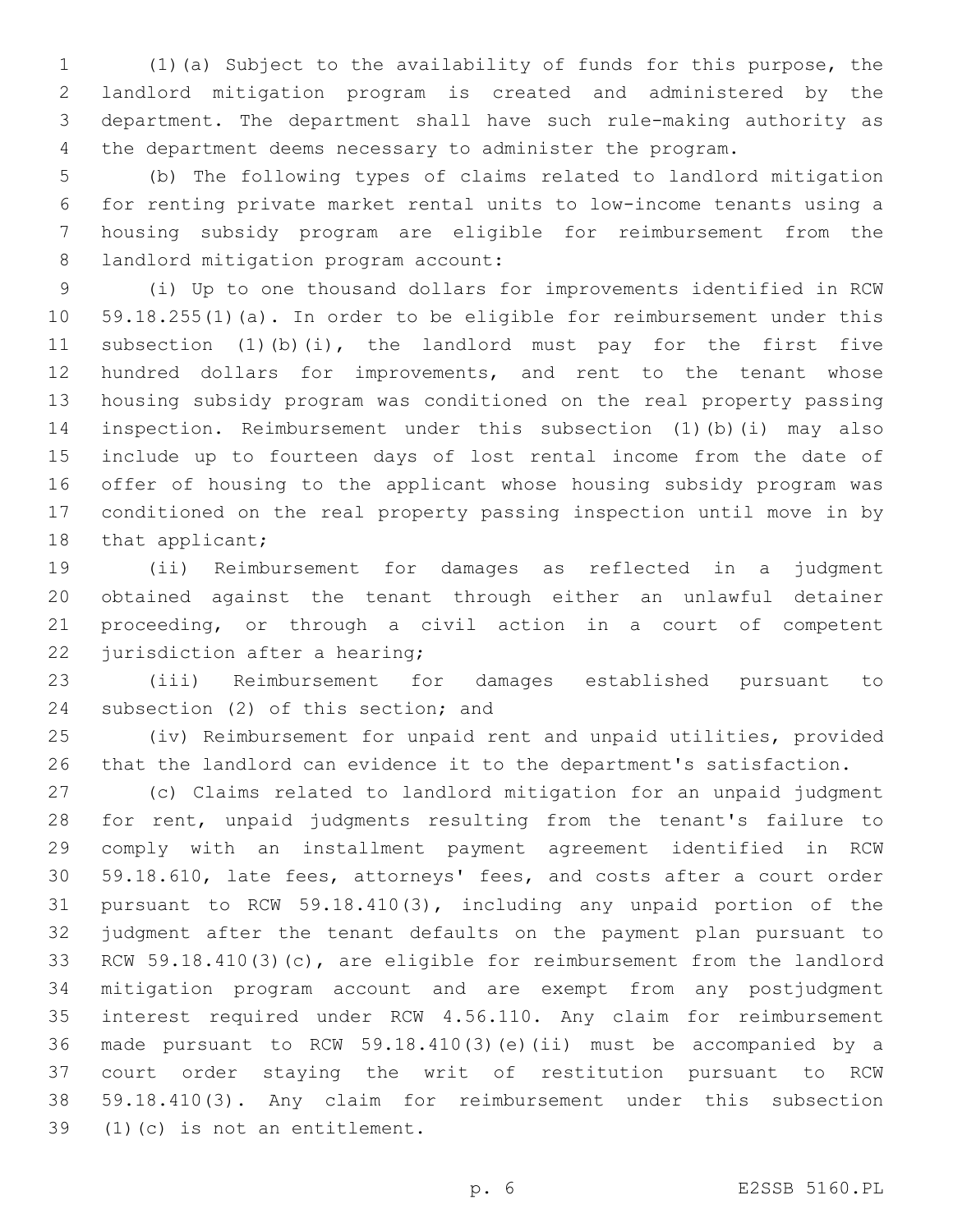(i) The department shall provide for a form on its website for tenants and landlords to apply for reimbursement funds for the 3 landlord pursuant to this subsection (1)(c).

 (ii) The form must include: (A) Space for the landlord and tenant to provide names, mailing addresses, phone numbers, date of birth for the tenant, and any other identifying information necessary for the department to process payment; (B) the landlord's statewide vendor identification number and how to obtain one; (C) name and address to whom payment must be made; (D) the amount of the judgment with instructions to include any other supporting documentation the department may need to process payment; (E) instructions for how the tenant is to reimburse the department under (c)(iii) of this subsection; (F) a description of the consequences if the tenant does 14 not reimburse the department as provided in this subsection (1)(c); (G) a signature line for the landlord and tenant to confirm that they 16 have read and understood the contents of the form and program; and (H) any other information necessary for the operation of the program. If the tenant has not signed the form after the landlord has made good faith efforts to obtain the tenant's signature, the landlord may solely submit the form but must attest to the amount of money owed 21 and sign the form under penalty of perjury.

 (iii) When a landlord has been reimbursed pursuant to this subsection (1)(c), the tenant for whom payment was made shall reimburse the department by depositing the amount disbursed from the landlord mitigation program account into the court registry of the superior court in which the judgment was entered. The tenant or other interested party may seek an ex parte order of the court under the unlawful detainer action to order such funds to be disbursed by the court. Upon entry of the order, the court clerk shall disburse the funds and include a case number with any payment issued to the department. If directed by the court, a clerk shall issue any payments made by a tenant to the department without further court 33 order.

 (iv) The department may deny an application made by a tenant who has failed to reimburse the department for prior payments issued 36 pursuant to this subsection  $(1)(c)$ .

 (v) With any disbursement from the account to the landlord, the department shall notify the tenant at the address provided within the application that a disbursement has been made to the landlord on the tenant's behalf and that failure to reimburse the account for the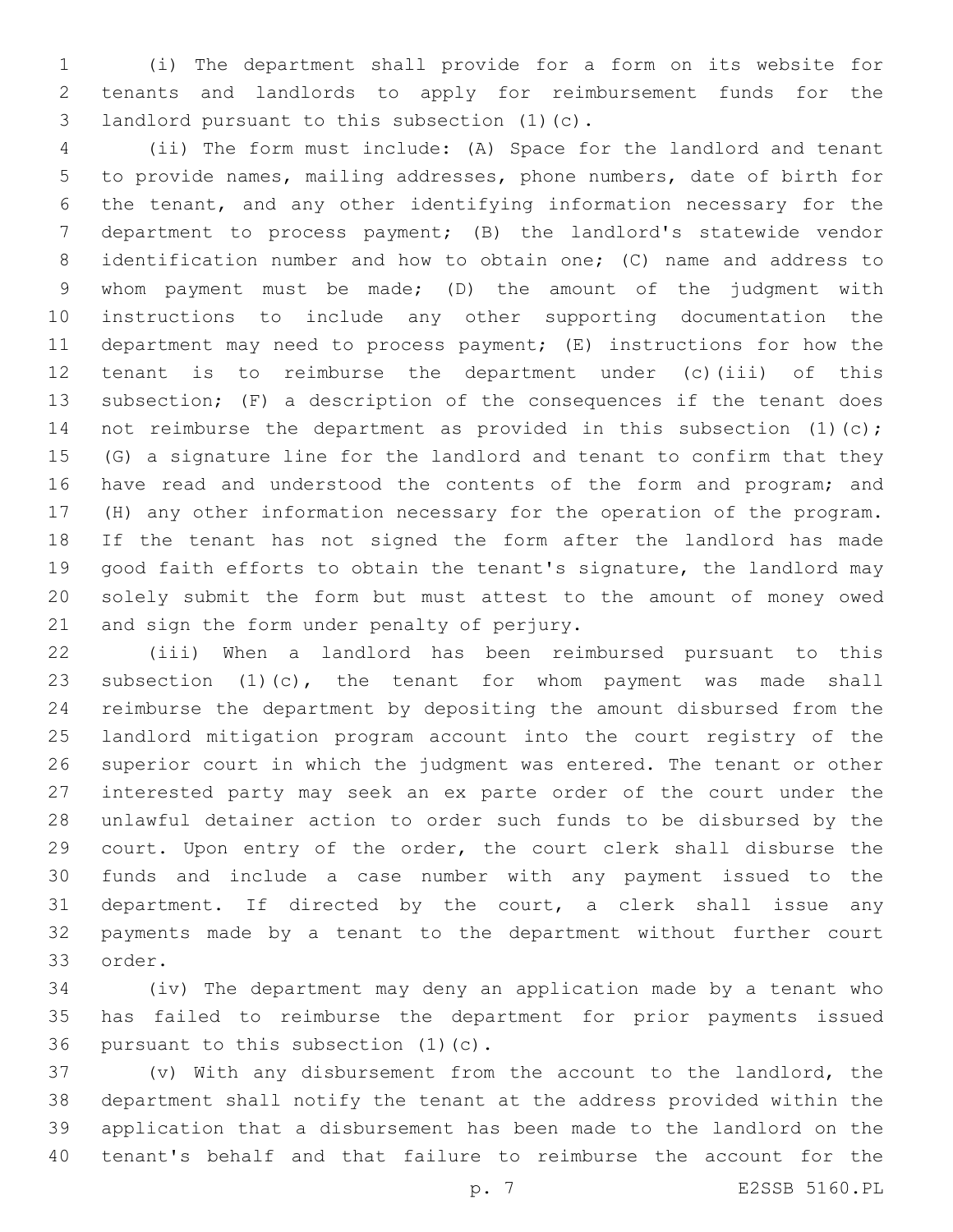payment through the court registry may result in a denial of a future application to the account pursuant to this subsection (1)(c). The department may include any other additional information about how to reimburse the account it deems necessary to fully inform the tenant.

 (vi) The department's duties with respect to obtaining reimbursement from the tenant to the account are limited to those 7 specified within this subsection (1)(c).

 (vii) If at any time funds do not exist in the landlord mitigation program account to reimburse claims submitted under this subsection (1)(c), the department must create and maintain a waitlist and distribute funds in the order the claims are received pursuant to subsection (6) of this section. Payment of any claims on the waitlist shall be made only from the landlord mitigation program account. The department shall not be civilly or criminally liable and may not have any penalty or cause of action of any nature arise against it regarding the provision or lack of provision of funds for 17 reimbursement.

(d)(i) Claims related to landlord mitigation for:

 (A) Up to \$15,000 in unpaid rent that accrued between March 1, 2020, and six months following the expiration of the eviction moratorium and the tenant being low-income, limited resourced or experiencing hardship, voluntarily vacated or abandoned the tenancy; or

 (B) Up to \$15,000 in remaining unpaid rent if a tenant defaults on a repayment plan entered into under section 4 of this act are eligible for reimbursement from the landlord mitigation program 27 account subject to the program requirements under this section, 28 provided the tenancy has not been terminated at the time of reimbursement.

 (ii) A landlord is ineligible for reimbursement under this subsection (1)(d) where the tenant vacated the tenancy because of an unlawful detainer action under RCW 59.12.030(3).

 (iii) A landlord in receipt of reimbursement from the program pursuant to this subsection (1)(d) is prohibited from:

 (A) Taking legal action against the tenant for damages or any remaining unpaid rent accrued between March 1, 2020, and six months following the expiration of the eviction moratorium attributable to the same tenancy; or (B) Pursuing collection, or authorizing another entity to pursue

collection on the landlord's behalf, of a judgment against the tenant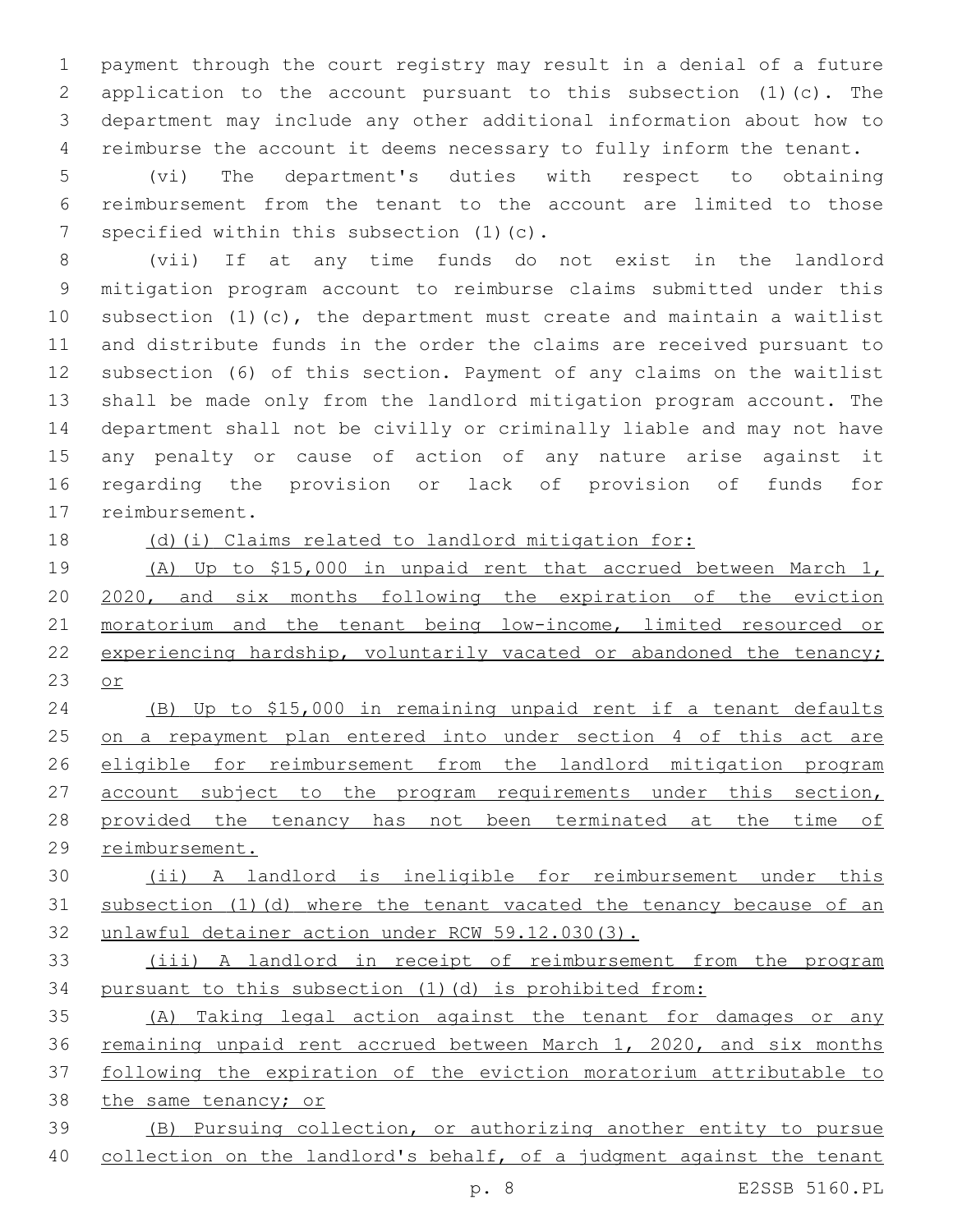for damages or any remaining unpaid rent accrued between March 1, 2020, and six months following the expiration of the eviction 3 moratorium attributable to the same tenancy.

 (2) In order for a claim under subsection (1)(b)(iii) of this section to be eligible for reimbursement from the landlord mitigation program account, a landlord must:6

 (a) Have ensured that the rental property was inspected at the commencement of the tenancy by both the tenant and the landlord or landlord's agent and that a detailed written move-in property inspection report, as required in RCW 59.18.260, was prepared and 11 signed by both the tenant and the landlord or landlord's agent;

 (b) Make repairs and then apply for reimbursement to the 13 department;

 (c) Submit a claim on a form to be determined by the department, 15 signed under penalty of perjury; and

 (d) Submit to the department copies of the move-in property inspection report specified in (a) of this subsection and supporting materials including, but not limited to, before repair and after repair photographs, videos, copies of repair receipts for labor and materials, and such other documentation or information as the 21 department may request.

 (3) The department shall make reasonable efforts to review a claim within ten business days from the date it received properly submitted and complete claims to the satisfaction of the department. In reviewing a claim pursuant to subsection (1)(b) of this section, and determining eligibility for reimbursement, the department must receive documentation, acceptable to the department in its sole discretion, that the claim involves a private market rental unit rented to a low-income tenant who is using a housing subsidy program.

 (4) Claims pursuant to subsection (1)(b) of this section related to a tenancy must total at least five hundred dollars in order for a claim to be eligible for reimbursement from the program. While claims or damages may exceed five thousand dollars, total reimbursement from the program may not exceed five thousand dollars per tenancy.

 (5) Damages, beyond wear and tear, that are eligible for reimbursement include, but are not limited to: Interior wall gouges and holes; damage to doors and cabinets, including hardware; carpet stains or burns; cracked tiles or hard surfaces; broken windows; damage to household fixtures such as disposal, toilet, sink, sink handle, ceiling fan, and lighting. Other property damages beyond

p. 9 E2SSB 5160.PL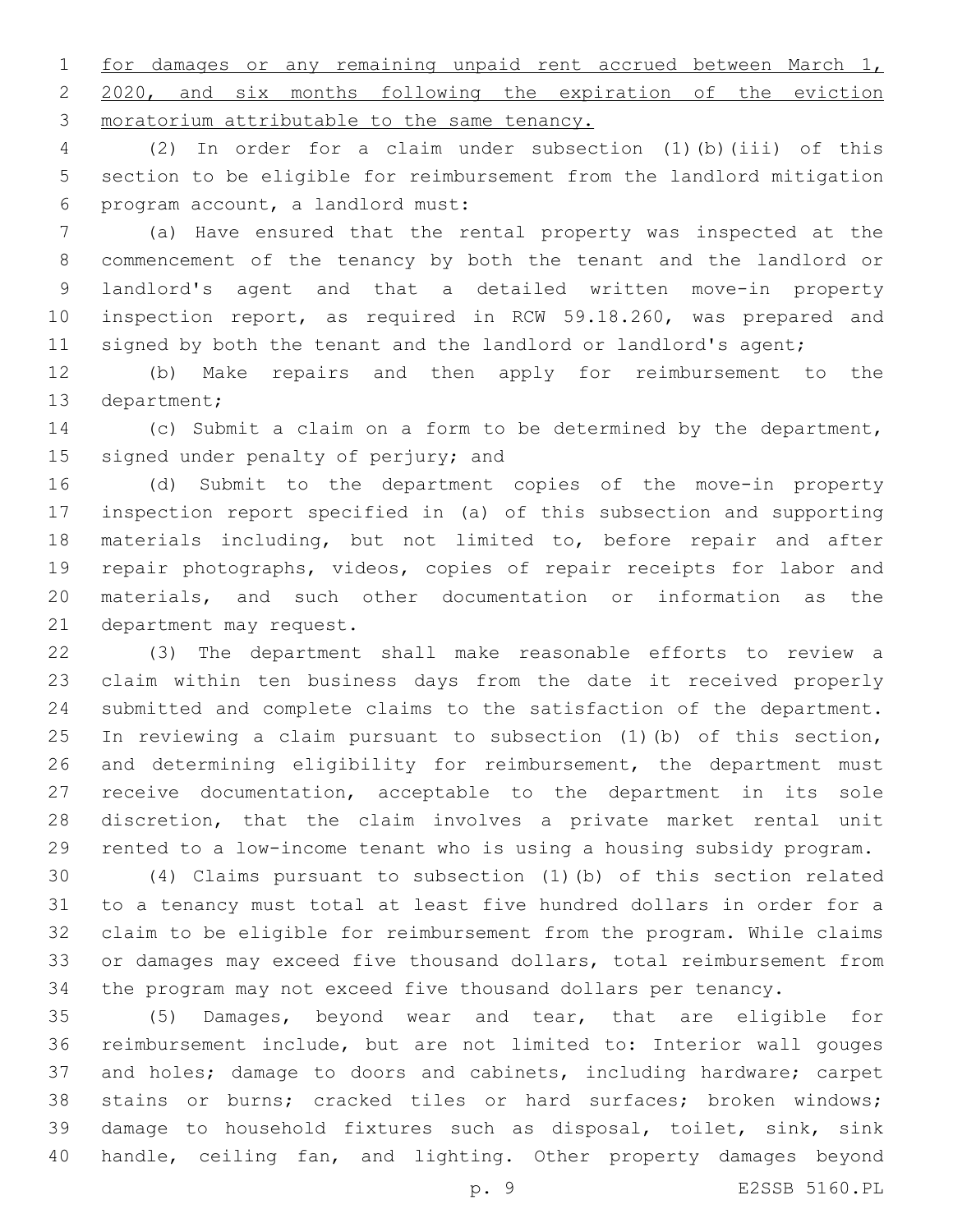normal wear and tear may also be eligible for reimbursement at the 2 department's discretion.

 (6) All reimbursements for eligible claims shall be made on a first-come, first-served basis, to the extent of available funds. The department shall use best efforts to notify the tenant of the amount 6 and the reasons for any reimbursements made.

 (7) The department, in its sole discretion, may inspect the property and the landlord's records related to a claim, including the use of a third-party inspector as needed to investigate fraud, to assist in making its claim review and determination of eligibility.

 (8) A landlord in receipt of reimbursement from the program pursuant to subsection (1)(b) of this section is prohibited from:

 (a) Taking legal action against the tenant for damages 14 attributable to the same tenancy; or

 (b) Pursuing collection, or authorizing another entity to pursue collection on the landlord's behalf, of a judgment against the tenant 17 for damages attributable to the same tenancy.

 (9) A landlord denied reimbursement under subsection (1)(b)(iii) of this section may seek to obtain a judgment from a court of competent jurisdiction and, if successful, may resubmit a claim for damages supported by the judgment, along with a certified copy of the judgment. The department may reimburse the landlord for that portion of such judgment that is based on damages reimbursable under the landlord mitigation program, subject to the limitations set forth in 25 this section.

 (10) Determinations regarding reimbursements shall be made by the 27 department in its sole discretion.

 (11) The department must establish a website that advertises the landlord mitigation program, the availability of reimbursement from the landlord mitigation program account, and maintains or links to the agency rules and policies established pursuant to this section.

 (12) Neither the state, the department, or persons acting on behalf of the department, while acting within the scope of their employment or agency, is liable to any person for any loss, damage, harm, or other consequence resulting directly or indirectly from the department's administration of the landlord mitigation program or 37 determinations under this section.

 (13)(a) A report to the appropriate committees of the legislature on the effectiveness of the program and recommended modifications shall be submitted to the governor and the appropriate committees of

p. 10 E2SSB 5160.PL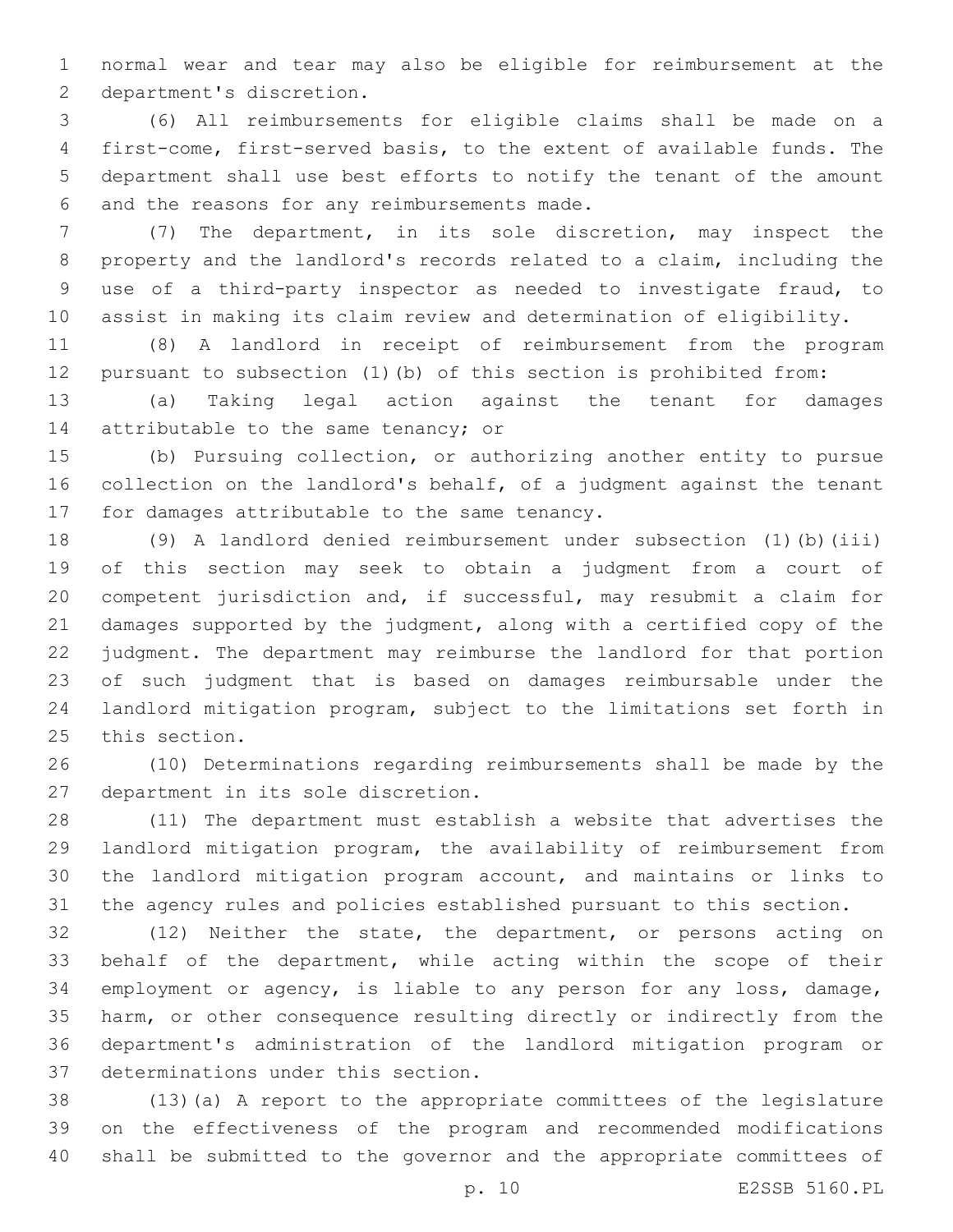the legislature by January 1, 2021. In preparing the report, the department shall convene and solicit input from a group of stakeholders to include representatives of large multifamily housing property owners or managers, small rental housing owners in both rural and urban markets, a representative of tenant advocates, and a 6 representative of the housing authorities.

 (b) The report shall include discussion of the effectiveness of the program as well as the department's recommendations to improve 9 the program, and shall include the following:

 (i) The number of total claims and total amount reimbursed to 11 landlords by the fund;

(ii) Any indices of fraud identified by the department;

 (iii) Any reports by the department regarding inspections 14 authorized by and conducted on behalf of the department;

 (iv) An outline of the process to obtain reimbursement for 16 improvements and for damages from the fund;

 (v) An outline of the process to obtain reimbursement for lost rent due to the rental inspection and tenant screening process, 19 together with the total amount reimbursed for such damages;

 (vi) An evaluation of the feasibility for expanding the use of the mitigation fund to provide up to ninety-day no interest loans to landlords who have not received timely rental payments from a housing authority that is administering section 8 rental assistance;

 (vii) Any other modifications and recommendations made by stakeholders to improve the effectiveness and applicability of the 26 program.

(14) As used in this section:27

 (a) "Housing subsidy program" means a housing voucher as established under 42 U.S.C. Sec. 1437 as of January 1, 2018, or other housing subsidy program including, but not limited to, valid short- term or long-term federal, state, or local government, private nonprofit, or other assistance program in which the tenant's rent is paid either partially by the program and partially by the tenant, or completely by the program directly to the landlord;

 (b) "Low-income" means income that does not exceed eighty percent of the median income for the standard metropolitan statistical area in which the private market rental unit is located; and

 (c) "Private market rental unit" means any unit available for rent that is owned by an individual, corporation, limited liability company, nonprofit housing provider, or other entity structure, but

p. 11 E2SSB 5160.PL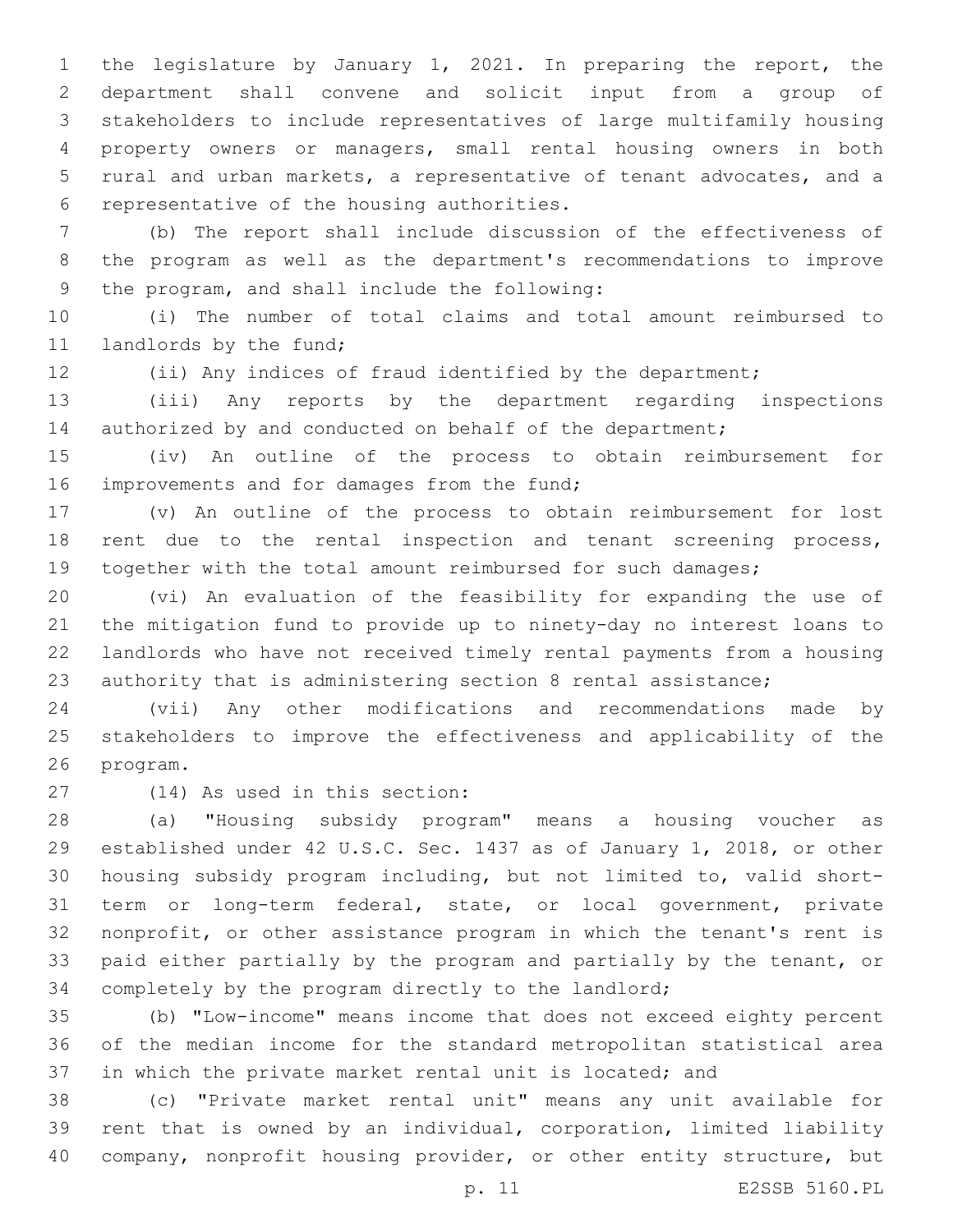does not include housing acquired, or constructed by a public housing agency under 42 U.S.C. Sec. 1437 as it existed on January 1, 2018.

 **Sec. 6.** RCW 43.31.615 and 2019 c 356 s 13 are each amended to 4 read as follows:

 (1) The landlord mitigation program account is created in the custody of the state treasury. All transfers and appropriations by the legislature, repayments, private contributions, and all other sources must be deposited into the account. Expenditures from the account may only be used for the landlord mitigation program under this chapter to reimburse landlords for eligible claims related to private market rental units during the time of their rental to low- income tenants using housing subsidy programs as defined in RCW 43.31.605, for any unpaid judgment issued within an unlawful detainer action after a court order pursuant to RCW 59.18.410(3) as described in RCW 43.31.605(1)(c), for any unpaid rent as described in RCW  $43.31.605(1)(d)$ , and for the administrative costs identified in subsection (2) of this section. Only the director or the director's designee may authorize expenditures from the account. The account is subject to allotment procedures under chapter 43.88 RCW, but an 20 appropriation is not required for expenditures.

 (2) Administrative costs associated with application, distribution, and other program activities of the department may not exceed twenty percent of the annual funds available for the landlord mitigation program. Reappropriations must not be included in the calculation of the annual funds available for determining the 26 administrative costs.

 (3) Funds deposited into the landlord mitigation program account shall be prioritized by the department for allowable costs under RCW 29 43.31.605(1)(b), and may only be used for other allowable costs when funding available in the account exceeds the amount needed to pay 31 claims under RCW 43.31.605(1)(b).

# **EVICTION RESOLUTION PILOT PROGRAM**

 NEW SECTION. **Sec. 7.** A new section is added to chapter 59.18 34 RCW to read as follows:

 (1) Subject to the availability of amounts appropriated for this specific purpose, the administrative office of the courts shall contract with dispute resolution centers as described under chapter

p. 12 E2SSB 5160.PL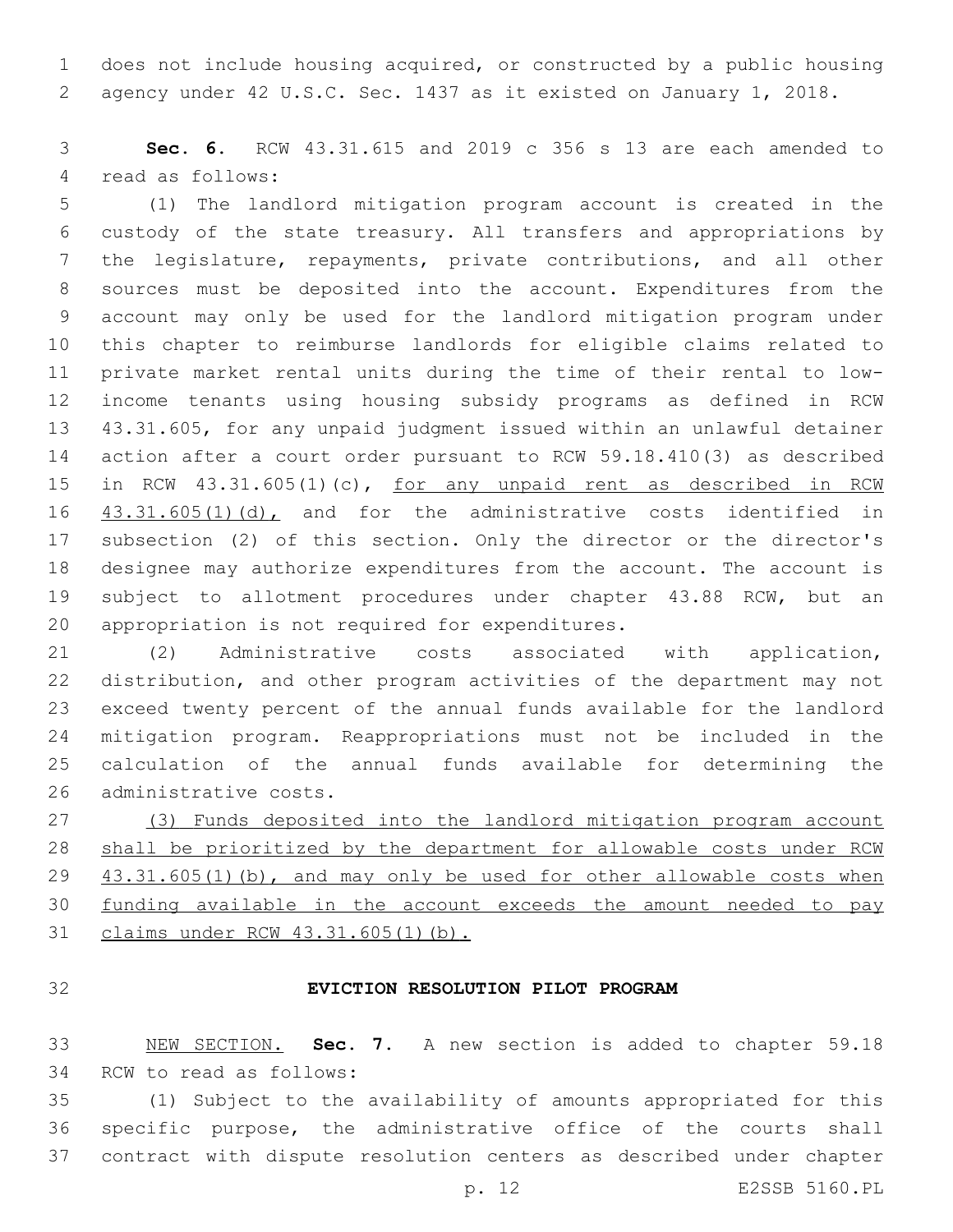7.75 RCW within or serving each county to establish a court-based eviction resolution pilot program operated in accordance with Washington supreme court order no. 25700-B-639 and any standing 4 judicial order of the individual superior court.

 (2) The eviction resolution pilot program must be used to facilitate the resolution of nonpayment of rent cases between a landlord and tenant before the landlord files an unlawful detainer 8 action.

 (3) Prior to filing an unlawful detainer action for nonpayment of rent, the landlord must provide a notice as required under RCW 59.12.030(3) and an additional notice to the tenant informing them of the eviction resolution pilot program. The landlord must retain proof of service or mailing of the additional notice. The additional notice to the tenant must provide at least the following information 15 regarding the eviction resolution pilot program:

(a) Contact information for the local dispute resolution center;

 (b) Contact information for the county's housing justice project or, if none, a statewide organization providing housing advocacy 19 services for low-income residents;

 (c) The following statement: "The Washington state office of the attorney general has this notice in multiple languages on its website. You will also find information there on how to find a lawyer or advocate at low or no cost and any available resources to help you pay your rent. Alternatively, you may find additional information to 25 help you at http://www.washingtonlawhelp.org";

 (d) The name and contact information of the landlord, the 27 landlord's attorney, if any, and the tenant; and

 (e) The following statement: "Failure to respond to this notice within 14 days may result in the filing of a summons and complaint 30 for an unlawful detainer action with the court."

 (4) At the time of service or mailing of the pay or vacate notice and additional notice to the tenant, a landlord must also send copies of these notices to the local dispute resolution center serving the 34 area where the property is located.

 (5) A landlord must secure a certification of participation with the eviction resolution program by the appropriate dispute resolution center before an unlawful detainer action for nonpayment of rent may 38 be heard by the court.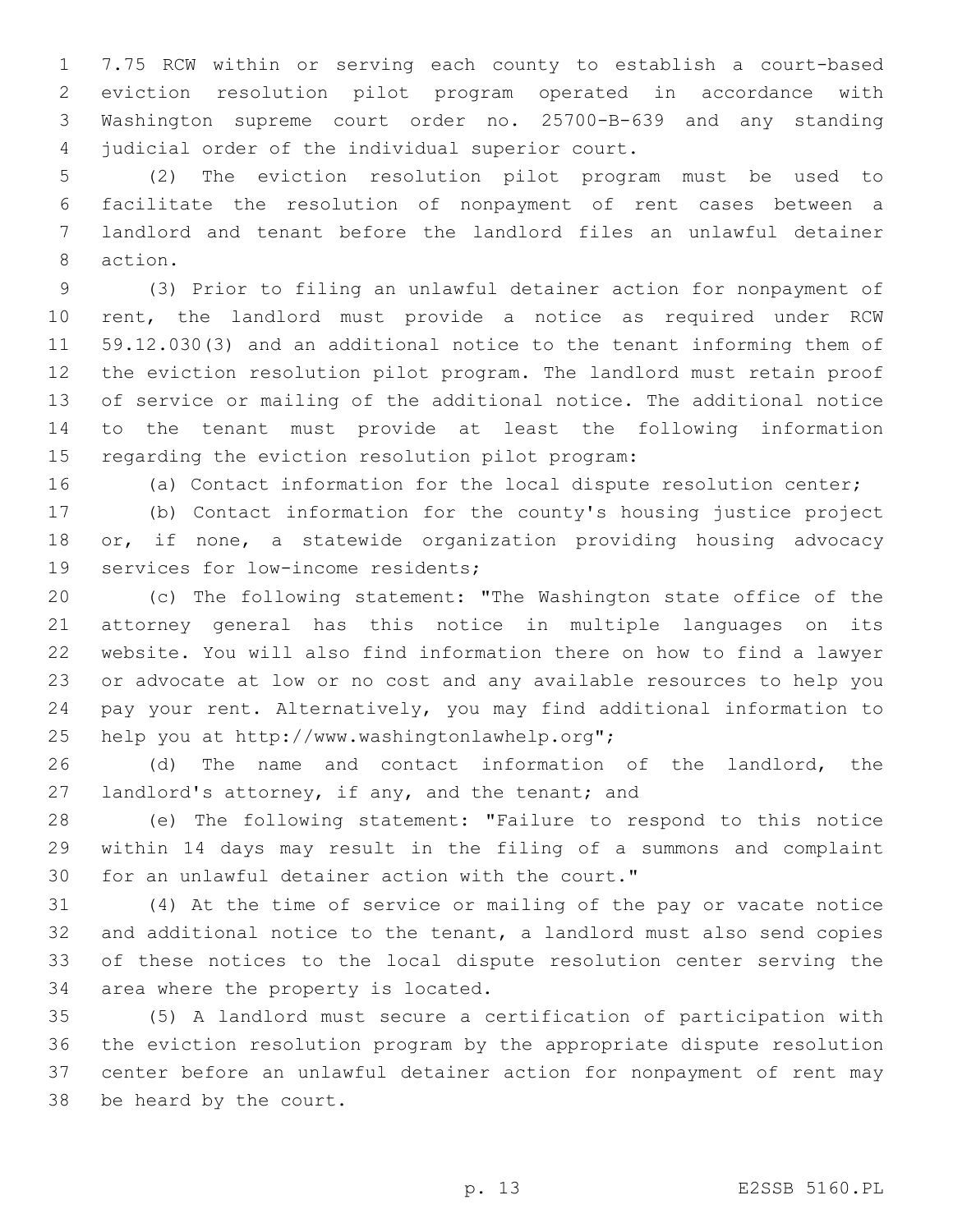(6) The administrative office of the courts may also establish and produce any other notice forms and requirements as necessary to implement the eviction resolution pilot program.3

 (7) Any superior court, in collaboration with the dispute resolution center that is located within or serving the same county, participating in the eviction resolution pilot program must report annually to the administrative office of the courts beginning January 8 1, 2022, until January 1, 2023, on the following:

 (a) The number of unlawful detainer actions for nonpayment of 10 rent that were subject to program requirements;

(b) The number of referrals made to dispute resolution centers;

 (c) The number of nonpayment of rent cases resolved by the 13 program;

 (d) How many instances the tenant had legal representation either at the conciliation stage or formal mediation stage;

 (e) The number of certifications issued by dispute resolution centers and filed by landlords with the court; and

 (f) Any other information that relates to the efficacy of the 19 pilot program.

 (8) By July 1, 2022, until July 1, 2023, the administrative office of the courts must provide a report to the legislature summarizing the report data shared by the superior courts and dispute resolution centers under subsection (7) of this section.

24 (9) This section expires July 1, 2023.

# **RIGHT TO COUNSEL**

 NEW SECTION. **Sec. 8.** A new section is added to chapter 59.18 27 RCW to read as follows:

 (1) Subject to the availability of amounts appropriated for this specific purpose, the court must appoint an attorney for an indigent tenant in an unlawful detainer proceeding under this chapter and chapters 59.12 and 59.20 RCW. The office of civil legal aid is responsible for implementation of this subsection as provided in section 9 of this act, and the state shall pay the costs of legal services provided by an attorney appointed pursuant to this subsection. In implementing this section, the office of civil legal aid shall assign priority to providing legal representation to indigent tenants in those counties in which the most evictions occur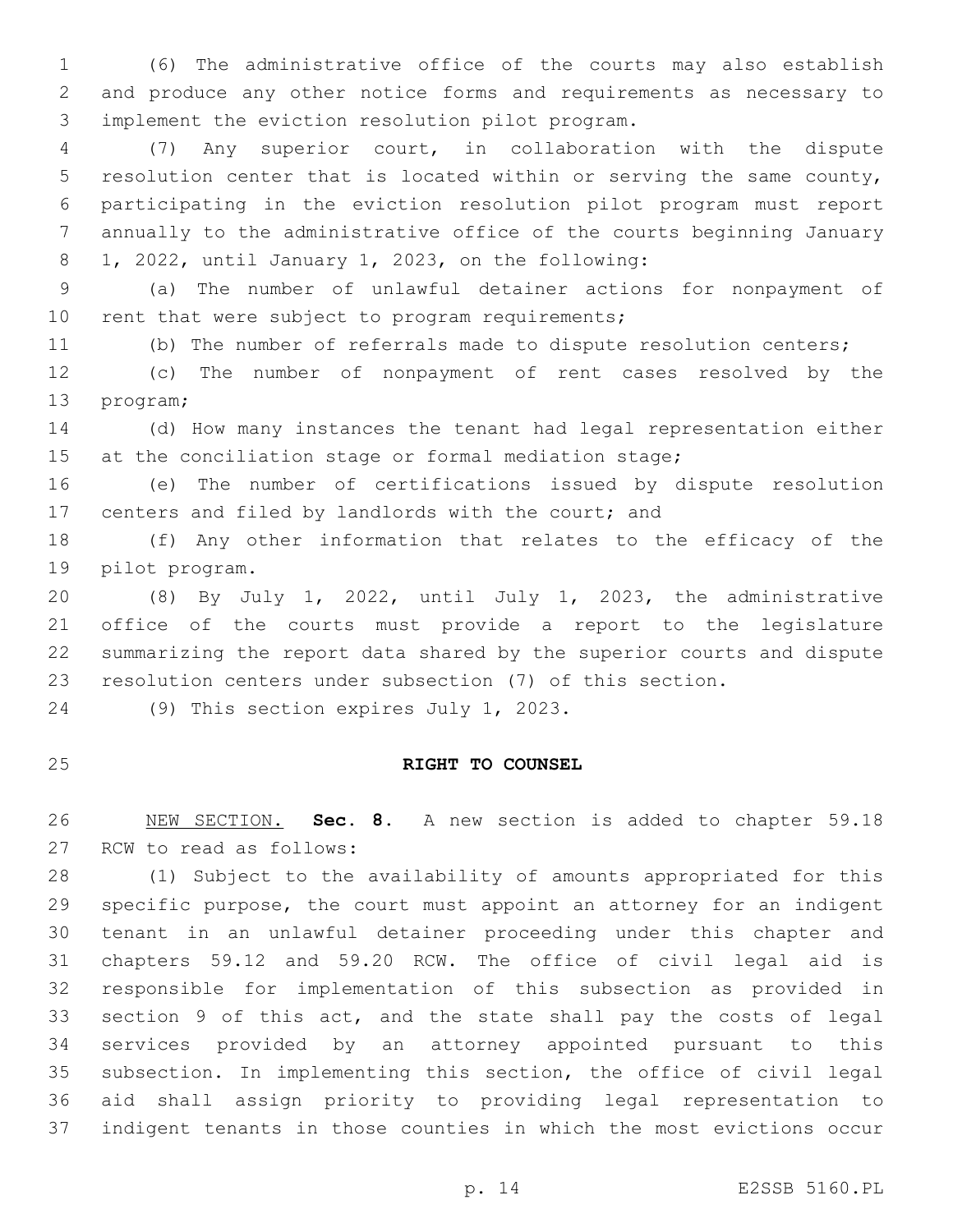and to indigent tenants who are disproportionately at risk of 2 eviction.

 (2) For purposes of this section, "indigent" means any person 4 who, at any stage of a court proceeding, is:

 (a) Receiving one of the following types of public assistance: Temporary assistance for needy families, aged, blind, or disabled assistance benefits, medical care services under RCW 74.09.035, pregnant women assistance benefits, poverty-related veterans' benefits, food stamps or food stamp benefits transferred electronically, refugee resettlement benefits, medicaid, or 11 supplemental security income; or

 (b) Receiving an annual income, after taxes, of 200 percent or less of the current federally established poverty level.

 NEW SECTION. **Sec. 9.** A new section is added to chapter 2.53 RCW 15 to read as follows:

 (1) Moneys appropriated by the legislature for legal services provided by an attorney appointed pursuant to section 8 of this act must be administered by the office of civil legal aid established under RCW 2.53.020. The office of civil legal aid must enter into contracts with attorneys and agencies for the provision of legal services under section 8 of this act to remain within appropriated 22 amounts.

 (2) The legislature recognizes that the office of civil legal aid needs time to properly implement the right to attorney legal representation for indigent tenants under and consistent with section 8 of this act. Within 90 days after the effective date of this section, the office of civil legal aid must submit to the appropriate legislative committees a plan to fully implement the tenant representation program under and consistent with section 8 of this act within 12 months of the effective date of this section.

 **Sec. 10.** RCW 59.18.057 and 2020 c 315 s 2 are each amended to 32 read as follows:

33 (1) Every ((fourteen-day)) 14-day notice served pursuant to RCW 59.12.030(3) must be in substantially the following form:

"TO:

AND TO:

ADDRESS: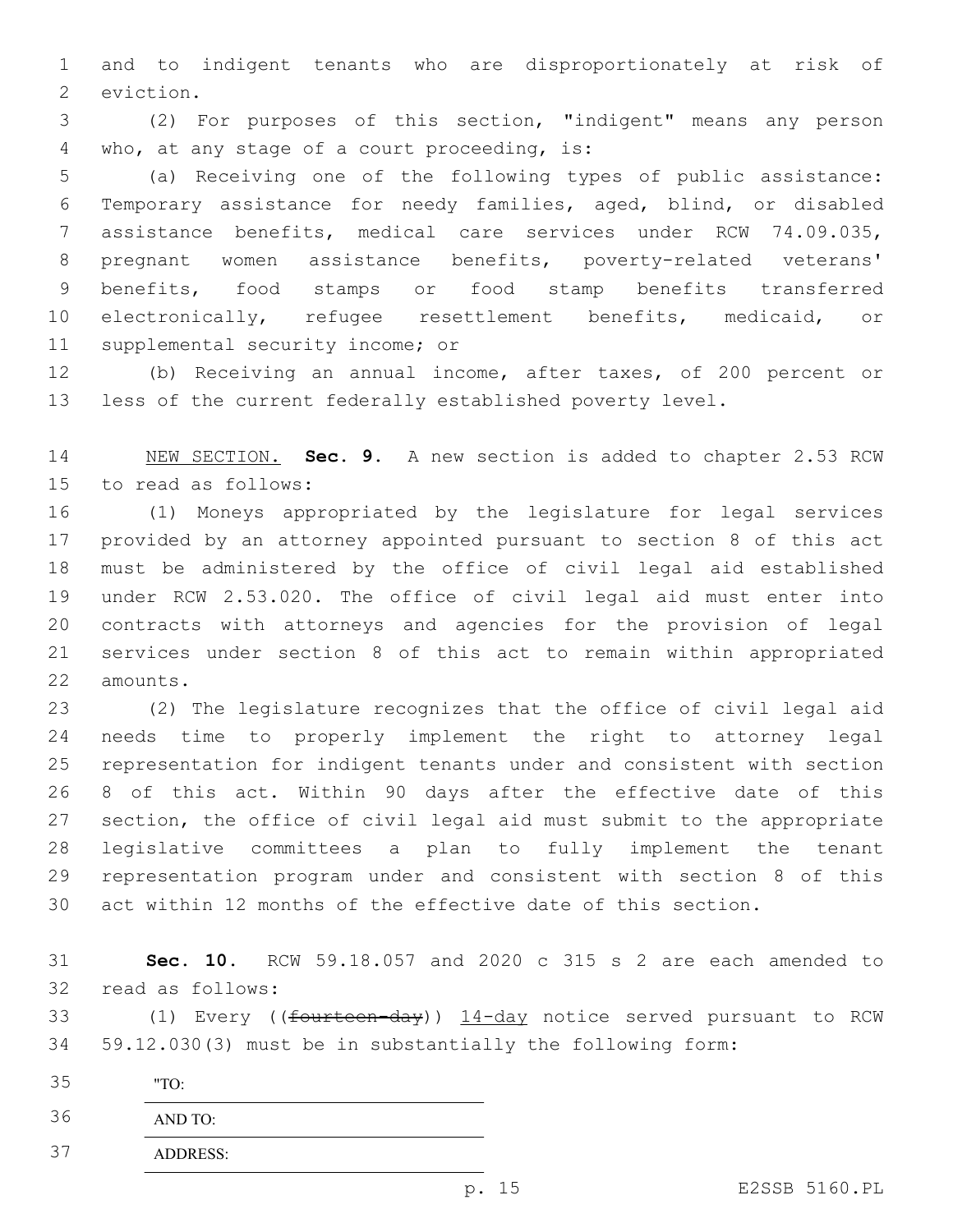**FOURTEEN-DAY NOTICE TO PAY RENT OR VACATE THE PREMISES** You are receiving this notice because the landlord alleges you are not in compliance with the terms of the lease agreement by failing to pay rent and/or utilities and/or recurring or periodic 5 charges that are past due. **(1) Monthly rent due for (list month(s)): \$ (dollar amount) AND/OR (2) Utilities due for (list month(s)): \$ (dollar amount) AND/OR (3) Other recurring or periodic charges identified in the lease for (list month(s)): \$ (dollar amount) TOTAL AMOUNT DUE: \$ (dollar amount) Note - payment must be made pursuant to the terms of the rental agreement or by nonelectronic means including, but not limited to, cashier's check, money order, or other certified funds.** You must pay the total amount due to your landlord within fourteen (14) days after service of this notice or you must vacate the premises. Any payment you make to the landlord must first be applied to the total amount due as shown on this notice. Any failure to comply with this notice within fourteen (14) days after service of this notice may result in a judicial proceeding that leads to your 22 eviction from the premises. **The Washington state Office of the Attorney General has this notice in multiple languages as well as information on available resources to help you pay your rent, including state and local rental assistance programs, on its website at www.atg.wa.gov/landlord- tenant. ((You will also find information there on how to find a lawyer or advocate at low or no cost and any available resources to help you pay your rent. Alternatively, for no-cost legal assistance for low-income** 

 **renters)) State law provides you the right to legal representation and the court may be able to appoint a lawyer to represent you without cost to you if you are a qualifying low-income renter. If you believe you are a qualifying low-income renter and would like an attorney appointed to represent you, please contact the Eviction Defense Screening Line at 855-657-8387 or apply online at https:// nwjustice.org/apply-online. For additional resources, call 2-1-1 or the Northwest Justice Project CLEAR Hotline outside King County (888) 201-1014 weekdays between 9:15 a.m. – 12:15 p.m., or (888) 387-7111 for seniors (age 60 and over). You may find additional information to**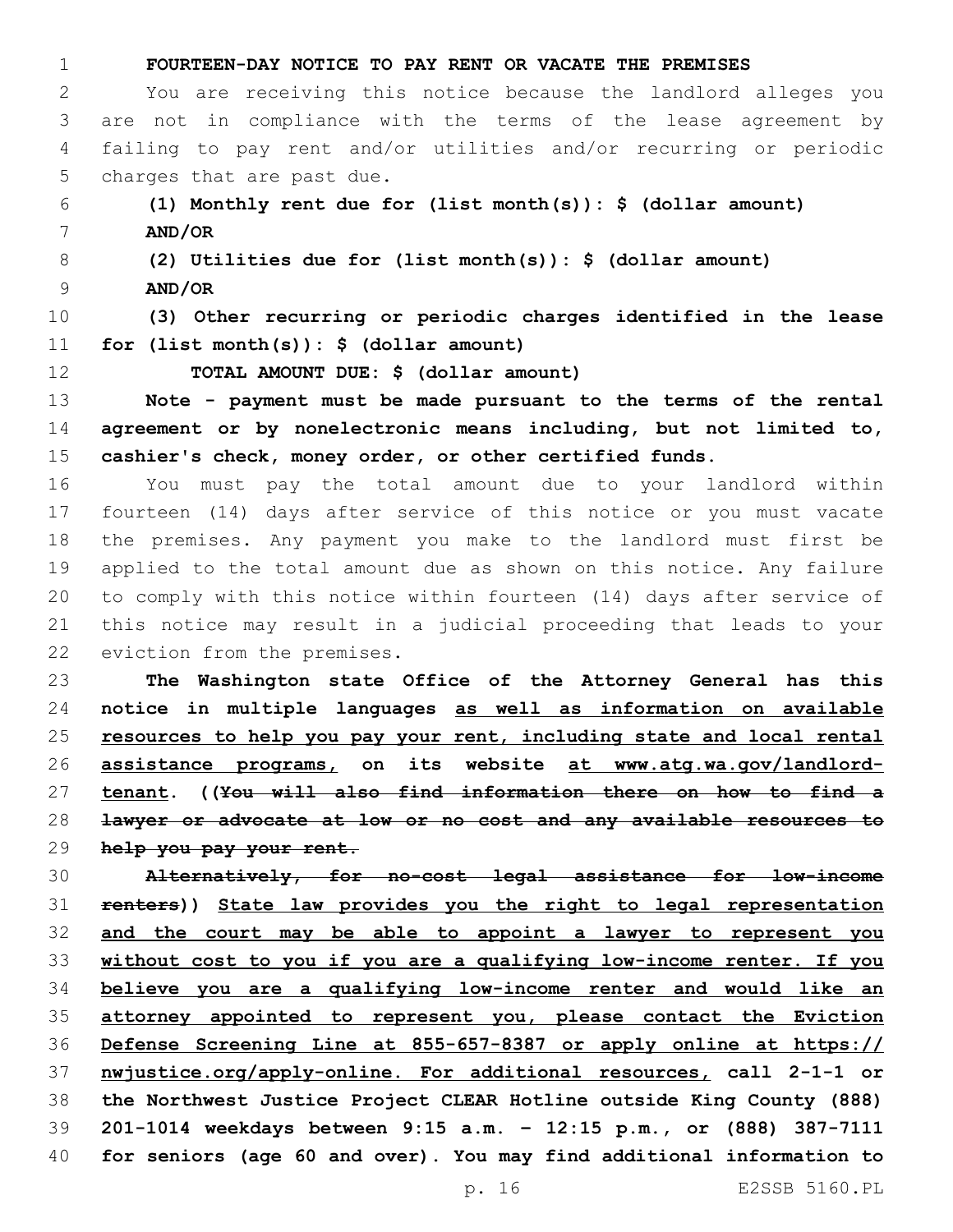| $\mathbf 1$   | help you at http://www.washingtonlawhelp.org. Free or low-cost        |
|---------------|-----------------------------------------------------------------------|
| 2             | mediation services to assist in nonpayment of rent disputes before    |
| 3             | any judicial proceedings occur are also available at dispute          |
| 4             | resolution centers throughout the state. You can find your nearest    |
| 5             | dispute resolution center at https://www.resolutionwa.org.            |
| 6             | State law also provides you the right to receive interpreter          |
| 7             | services at court.                                                    |
| $\,8\,$       |                                                                       |
|               |                                                                       |
| $\mathcal{G}$ |                                                                       |
| 10            |                                                                       |
| 11            | WHERE TOTAL AMOUNT DUE IS TO BE PAID: ___(owner/landlord name) ___    |
| 12            | (address) "                                                           |
| 13            | (2) Upon expiration of the eviction resolution pilot program          |
| 14            | established under section 7 of this act:                              |
| 15            | (a) The landlord must also provide the notice required in this        |
| 16            | section to the dispute resolution center located within or serving    |
| 17            | the county in which the dwelling unit is located. It is a defense to  |
| 18            | an eviction under RCW 59.12.030 that a landlord did not provide       |
| 19            | additional notice under this subsection.                              |
| 20            | (b) Dispute resolution centers are encouraged to notify the           |
| 21            | housing justice project or northwest justice project located within   |
| 22            | or serving the county in which the dispute resolution center is       |
| 23            | located, as appropriate, once notice is received from the landlord    |
| 24            | under this subsection.                                                |
| 25            | (3) The form required in this section does not abrogate any           |
| 26            | additional notice requirements to tenants as required by federal,     |
| 27            | state, or local law.                                                  |
| 28            | Sec. 11. RCW 59.18.365 and 2020 c 315 s 4 are each amended to         |
| 29            | read as follows:                                                      |
| 30            | (1) The summons must contain the names of the parties to the          |
| 31            | proceeding, the attorney or attorneys if any, the court in which the  |
| 32            | same is brought, the nature of the action, in concise terms, and the  |
| 33            | relief sought, and also the return day; and must notify the defendant |
| 34            | to appear and answer within the time designated or that the relief    |
| 35            | sought will be taken against him or her. The summons must contain a   |
| 36            | street address for service of the notice of appearance or answer and, |
|               | E2SSB 5160.PL<br>p. 17                                                |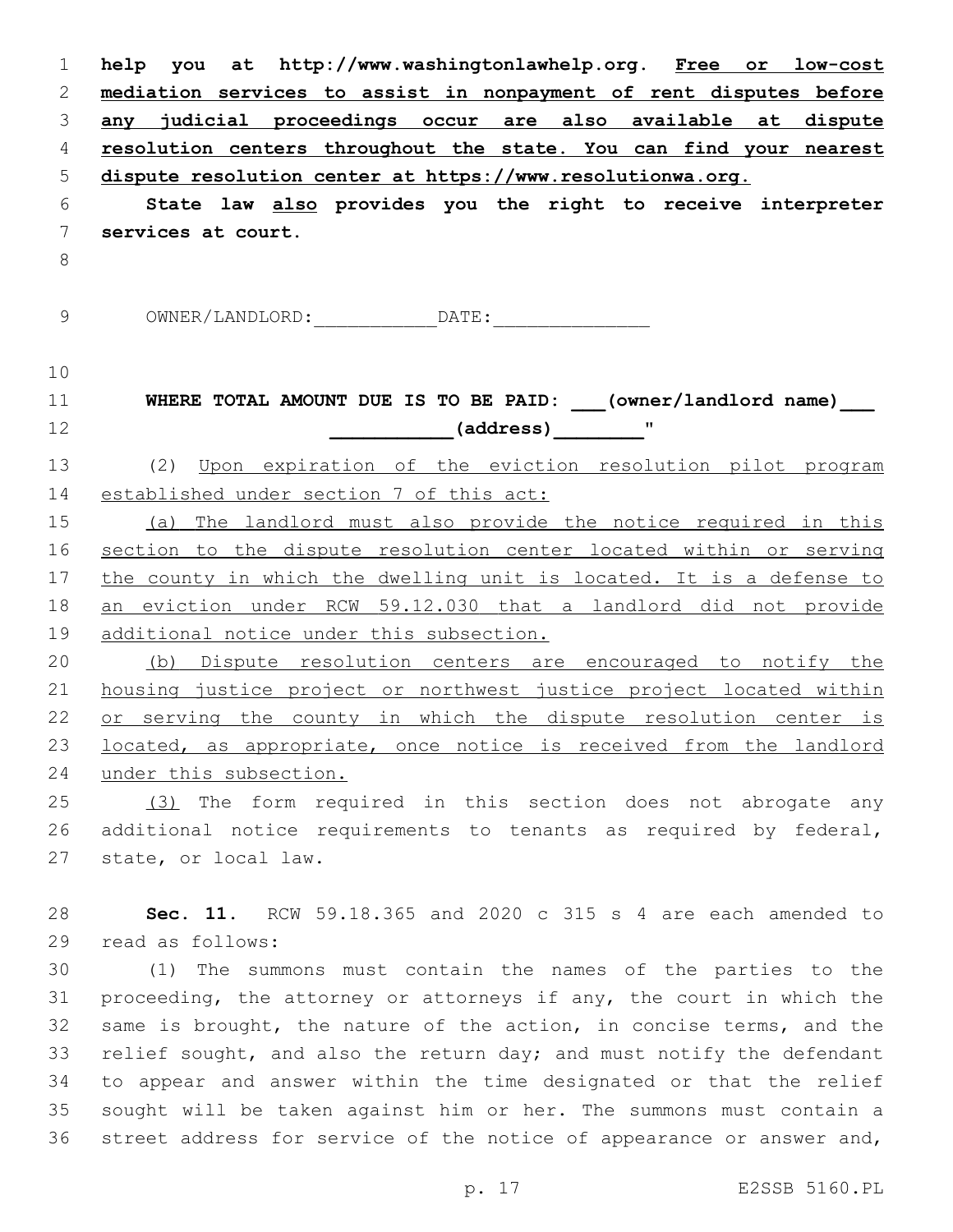1 if available, a facsimile number for the plaintiff or the plaintiff's 2 attorney, if represented. The summons must be served and returned in 3 the same manner as a summons in other actions is served and returned.

4 (2) A defendant may serve a copy of an answer or notice of 5 appearance by any of the following methods:

6 (a) By delivering a copy of the answer or notice of appearance to 7 the person who signed the summons at the street address listed on the 8 summons;

9 (b) By mailing a copy of the answer or notice of appearance 10 addressed to the person who signed the summons to the street address 11 listed on the summons;

12 (c) By facsimile to the facsimile number listed on the summons. 13 Service by facsimile is complete upon successful transmission to the 14 facsimile number listed upon the summons;

15 (d) As otherwise authorized by the superior court civil rules.

16 (3) The summons for unlawful detainer actions for tenancies 17 covered by this chapter shall be substantially in the following form:

| 18 | IN THE SUPERIOR COURT OF THE                      |
|----|---------------------------------------------------|
| 19 | STATE OF WASHINGTON                               |
| 20 | IN AND                                            |
| 21 | FOR COUNTY                                        |
| 22 | Plaintiff/<br>NO.                                 |
| 23 | Landlord/                                         |
| 24 | Owner,                                            |
| 25 |                                                   |
| 26 |                                                   |
| 27 |                                                   |
| 28 |                                                   |
| 29 | <b>EVICTION SUMMONS</b><br>VS.                    |
| 30 |                                                   |
| 31 | (Residential)                                     |
| 32 | Defendant/                                        |
| 33 | Tenant/                                           |
|    | Occupant.                                         |
| 34 | THIS IS AN IMPORTANT LEGAL DOCUMENT TO EVICT YOU. |
| 35 | YOUR WRITTEN                                      |
| 36 | RESPONSE MUST BE RECEIVED BY: 5:00 p.m., on       |
| 37 | (Defendant's Name)<br>TO:                         |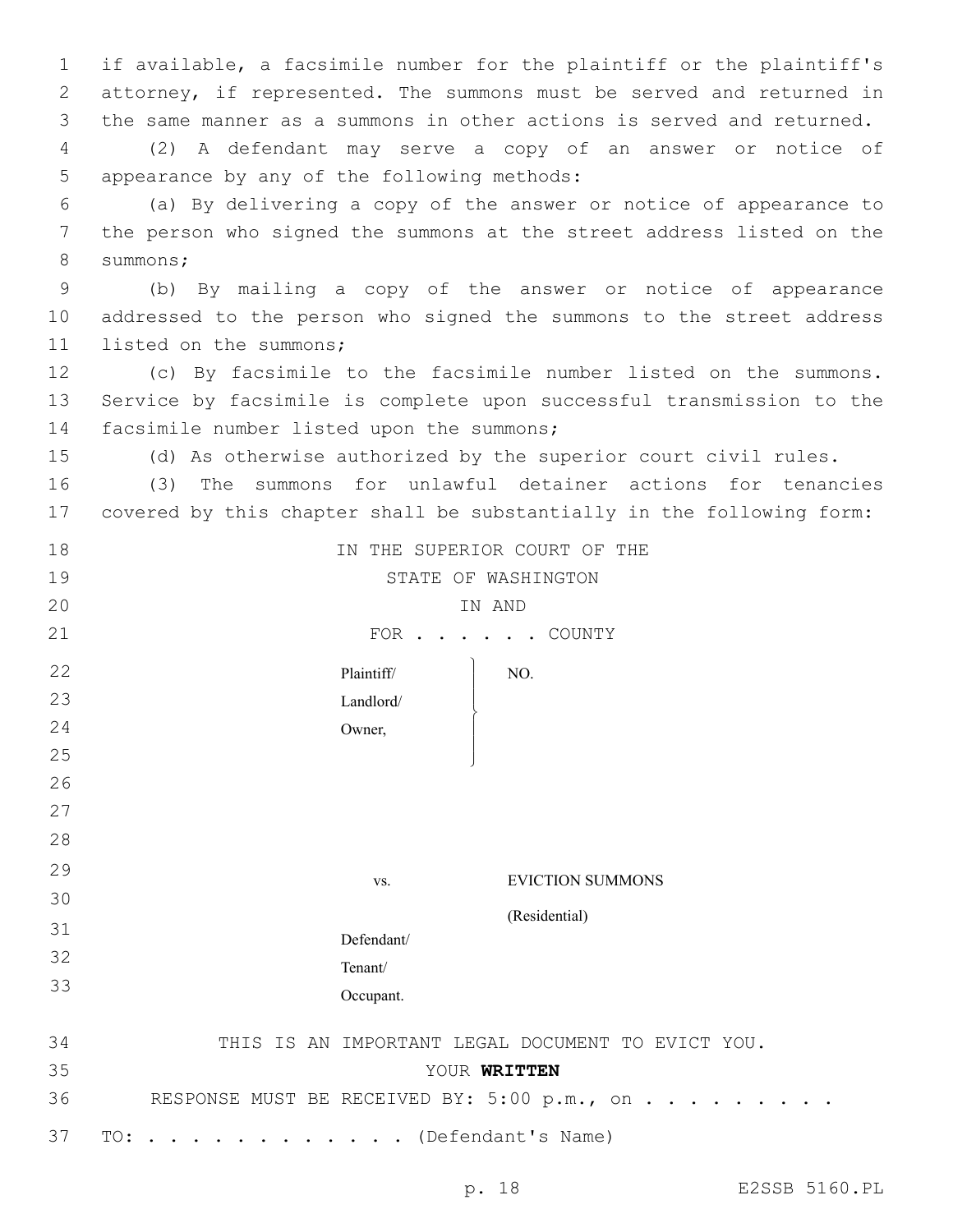#### 1 . . . . . . . . . . . . (Defendant's Address)

 **GET HELP: If you do not respond by the deadline above, you will lose your right to defend yourself or be represented by a lawyer if you cannot afford one in court and could be evicted.** ((If you cannot afford a lawyer)) The court may be able to appoint a lawyer to represent you without cost to you if you are low-income and are unable to afford a lawyer. If you believe you are a qualifying low- income renter and would like an attorney appointed to represent you, please contact the Eviction Defense Screening Line at 855-657-8387 or apply online at https://nwjustice.org/apply-online. For additional 11 resources, you may call 2-1-1 or the Northwest Justice Project CLEAR Hotline outside King County (888) 201-1014 weekdays between 9:15 a.m. – 12:15 p.m., or (888) 387-7111 for seniors (age 60 and over). ((They 14 can refer you to free or low-cost legal help.)) You may find additional information to help you at http:// 16 www.washingtonlawhelp.org. Free or low-cost mediation services to assist in nonpayment of rent disputes before any judicial proceedings occur are also available at dispute resolution centers throughout the 19 state. You can find your nearest dispute resolution center at https://www.resolutionwa.org.

 **HOW TO RESPOND: Phone calls to your Landlord or your Landlord's lawyer are not a response.** You may respond with a "notice of appearance." This is a letter that includes the following:

(1) A statement that you are appearing in the court case

(2) Names of the landlord(s) and the tenant(s) (as listed above)

 (3) Your name, your address where legal documents may be sent, your signature, phone number (if any), and case number (if the case 28 is filed)

29 This case  $\Box$  is /  $\Box$  is not filed with the court. If this case is filed, you need to also file your response with the court by 31 delivering a copy to the clerk of the court at:  $\dots \dots \dots \dots$ (Clerk's Office/Address/Room number/Business hours of court clerk)

 **WHERE TO RESPOND:** You must mail, fax, or hand deliver your response letter to your Landlord's lawyer, or if no lawyer is named in the complaint, to your Landlord. If you mail the response letter, you must do it 3 days before the deadline above. Request receipt of a proof of mailing from the post office. If you hand deliver or fax it, you must do it by the deadline above. The address is:

39 . . . . . . . . (Attorney/Landlord Name)

. . . . . . . . . (Address)

p. 19 E2SSB 5160.PL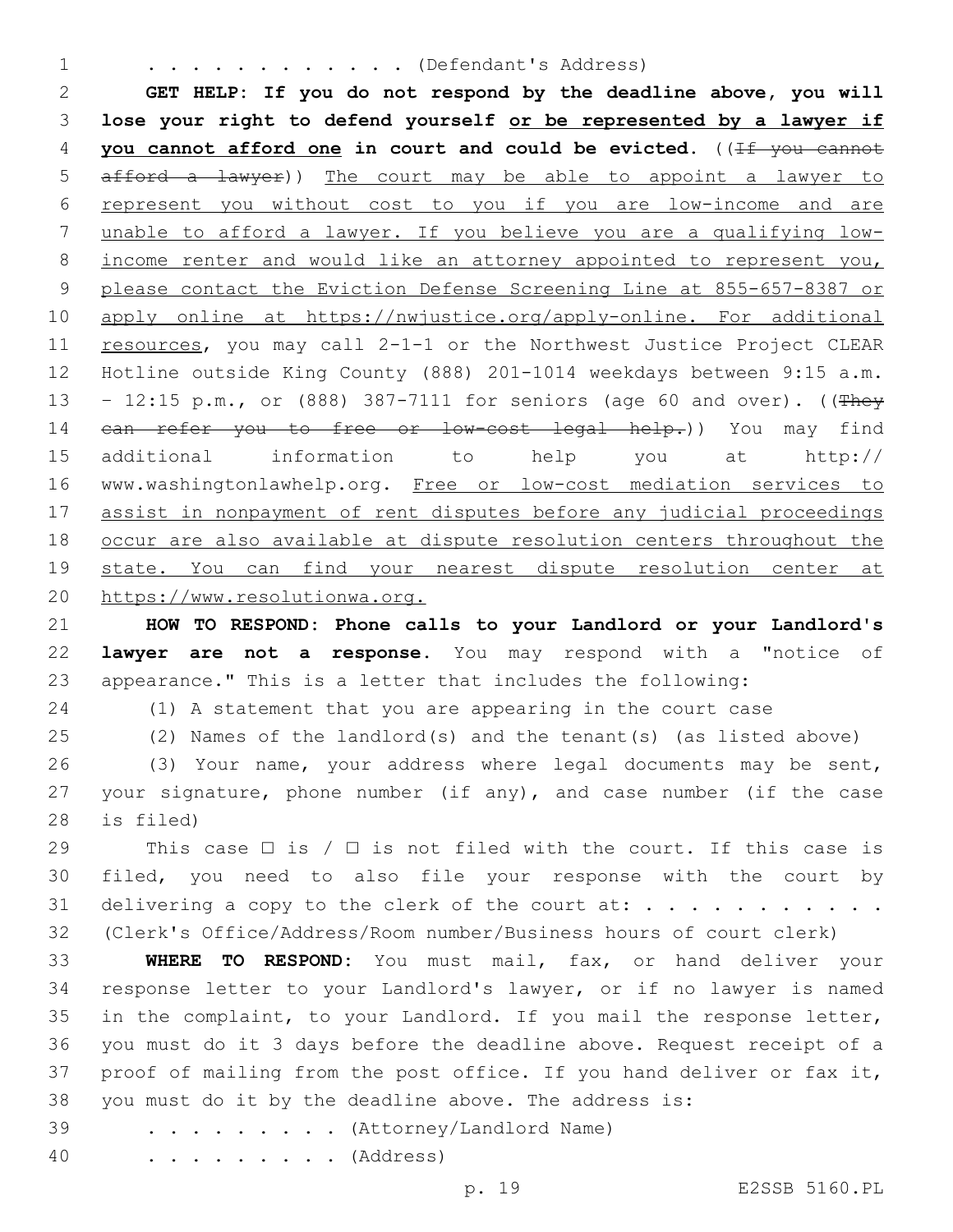1 . . . . . . . . . (Fax - required if available)

 **COURT DATE:** If you respond to this Summons, you will be notified of your hearing date in a document called an "Order to Show Cause." This is usually mailed to you. If you get notice of a hearing, **you must go to the hearing**. If you do not show up, your landlord can evict you. Your landlord might also charge you more money. If you move before the court date, you must tell your landlord or the 8 landlord's attorney.

## **LANDLORD ACCESS TO RENTAL ASSISTANCE PROGRAMS**

 NEW SECTION. **Sec. 12.** A new section is added to chapter 43.185C 11 RCW to read as follows:

 (1) The department must authorize landlords an opportunity to 13 apply to the following programs, if feasible, and establish application and eligibility requirements and any conditions on the receipt of funds as the department deems appropriate:

 (a) Rental assistance provided through the consolidated homeless 17 grant program;

 (b) Rental assistance provided through the emergency solutions 19 grant program; and

 (c) Any rental assistance program funded through receipt of any 21 federal COVID-19 relief funds.

 (2) Until March 31, 2022, the department must provide rental assistance directly to a landlord on behalf of an indigent tenant who 24 is unable to:

 (a) Access an eviction resolution pilot program, as described in section 7 of this act, because such a program is either not available in the region in which the property is located or the regional 28 program is not accepting new claims; or

 (b) Obtain legal representation as described in section 8 of this 30 act.

 (3) For the purposes of this section, "indigent" has the same 32 meaning as section  $8(2)$  of this act.

 NEW SECTION. **Sec. 13.** The sum of \$7,500,000 for the fiscal biennium ending June 30, 2023, is appropriated from the coronavirus state fiscal recovery fund created in Engrossed Substitute Senate Bill No. 5092 (operating budget) to the department of commerce for the purposes of a landlord grant assistance program to provide grants

p. 20 E2SSB 5160.PL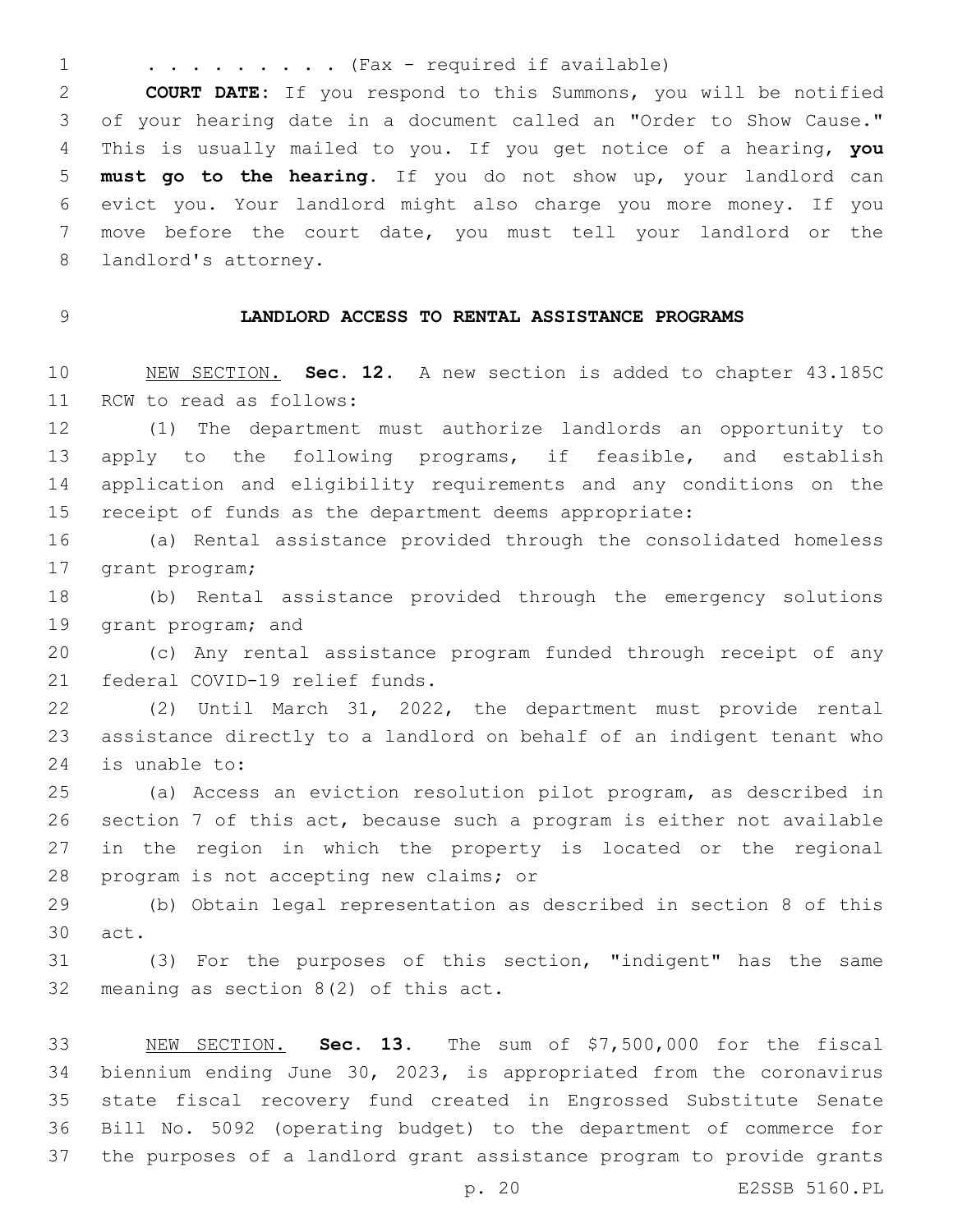to eligible landlords for rent that was not paid during the eviction moratorium pursuant to the governor's proclamation 20-19.6. The department shall have such rule-making authority as the department 4 deems necessary to administer the program.

 (1) To be eligible for a grant under this section, a landlord must:6

 (a) Apply for a grant or have a property manager or property management company apply for a grant on behalf of a landlord;

 (b) Be the sole investor in the property from which they are 10 seeking rental arrears;

 (c) Be the owner of no more than 10 dwelling units from which 12 they receive rental payments; and

 (d) Provide proof of ownership of the property and a statement certified under penalty of perjury of the amount of rent due during 15 the eviction moratorium that the landlord was not paid by the tenant, through funds acquired through an emergency rental assistance program provided by a governmental or nonprofit entity, through the state landlord mitigation program defined in RCW 43.31.605, or through any other means that would reasonably be considered payment of rent due.

 (2) Eligible landlords may receive a grant of up to 80 percent of 21 the total amount of rent in arrears.

 (3) The department will disburse funds to eligible landlords within 60 days of submission of the application. Eligibility for a grant under this section does not constitute an entitlement for payment. If eligible applications for grants exceed the funds appropriated in this section, the department must create and maintain a waitlist in the order the applications are received pursuant to this section. The department shall not be civilly or criminally liable and may not have any penalty or cause of action of any nature arise against it regarding the provision or lack of provision of 31 funds.

 (4) The department shall provide a report to the appropriate committees of the legislature by September 30, 2023, which shall include the number of eligible applicants who received grants and the total funds provided to such applicants, the number of eligible applicants on the waitlist who did not receive grants and the total amount of grants unpaid due to lack of funds, and the number of ineligible applicants and the reasons for ineligibility.

 (5) A landlord who receives a grant under this section is 40 prohibited from: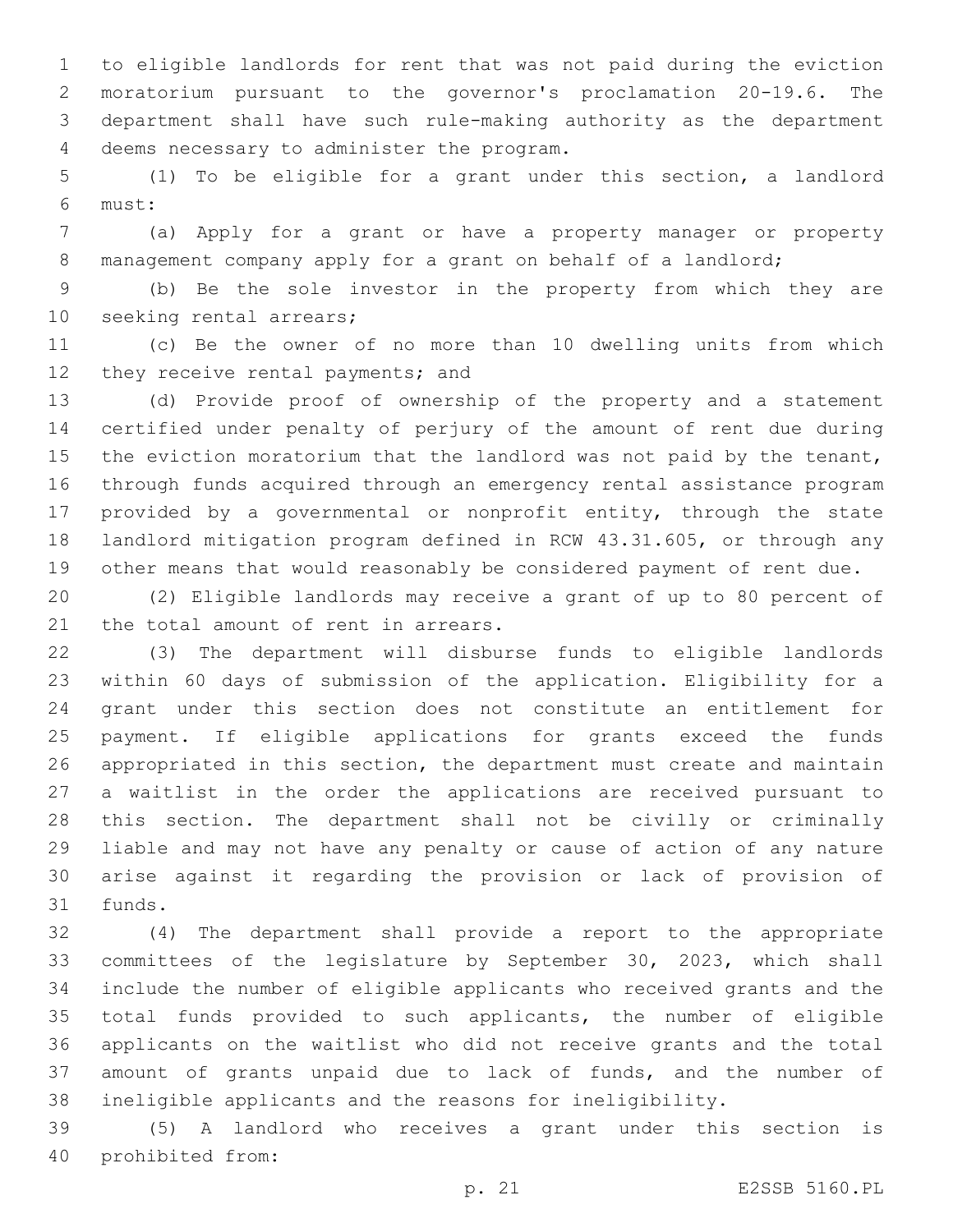(a) Taking any legal action against the tenant for unpaid rent or 2 damages attributable to the same tenancy; or

 (b) Pursuing collection, or authorizing another entity to pursue collection on the landlord's behalf, against the tenant for unpaid 5 rent or damages attributable to the same tenancy.

6 (6) This section expires December 31, 2024.

## **OTHER TENANT PROTECTIONS**

 **Sec. 14.** RCW 59.12.040 and 2010 c 8 s 19007 are each amended to 9 read as follows:

 Any notice provided for in this chapter shall be served either (1) by delivering a copy personally to the person entitled thereto; 12 or (2) if he or she be absent from the premises unlawfully held, by 13 leaving there a copy, with some person of suitable age and discretion, and sending a copy through the mail addressed to the person entitled thereto at his or her place of residence; or (3) if the person to be notified be a tenant, or an unlawful holder of premises, and his or her place of residence is not known, or if a person of suitable age and discretion there cannot be found then by affixing a copy of the notice in a conspicuous place on the premises unlawfully held, and also delivering a copy to a person there residing, if such a person can be found, and also sending a copy through the mail addressed to the tenant, or unlawful occupant, at the place where the premises unlawfully held are situated. Service upon a subtenant may be made in the same manner: PROVIDED, That in cases where the tenant or unlawful occupant, shall be conducting a hotel, inn, lodging house, boarding house, or shall be renting rooms while still retaining control of the premises as a whole, that the guests, lodgers, boarders, or persons renting such rooms shall not be considered as subtenants within the meaning of this chapter, but all such persons may be served by affixing a copy of the notice to be served in two conspicuous places upon the premises unlawfully held; and such persons shall not be necessary parties defendant in an action to recover possession of said premises. Service of any notice provided for in this chapter may be had upon a corporation by delivering a copy thereof to any officer, agent, or person having charge of the business of such corporation, at the premises unlawfully held, and in case no such officer, agent, or person can be found upon such premises, then service may be had by affixing a copy

p. 22 E2SSB 5160.PL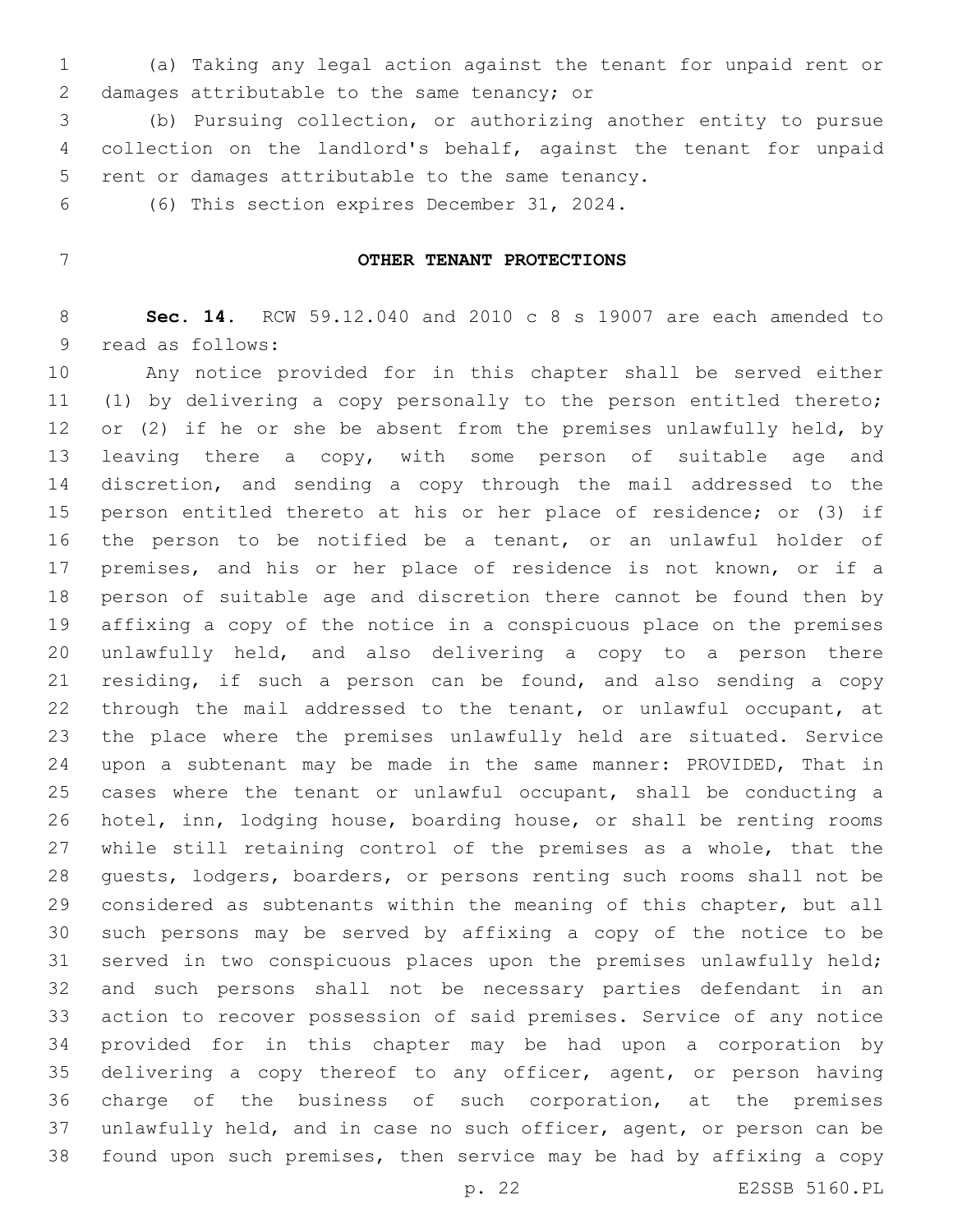of such notice in a conspicuous place upon said premises and by sending a copy through the mail addressed to such corporation at the place where said premises are situated. Proof of any service under this section may be made by the affidavit of the person making the same in like manner and with like effect as the proof of service of summons in civil actions. When a copy of notice is sent through the mail, as provided in this section, service shall be deemed complete when such copy is deposited in the United States mail in the county in which the property is situated properly addressed with postage prepaid: PROVIDED, HOWEVER, That when service is made by mail one additional day shall be allowed before the commencement of an action 12 based upon such notice. ((RCW 59.18.375 may also apply to notice 13 given under this chapter.))

 **Sec. 15.** RCW 59.18.230 and 2020 c 315 s 6 and 2020 c 177 s 2 are 15 each reenacted and amended to read as follows:

 (1)(a) Any provision of a lease or other agreement, whether oral 17 or written, whereby any section or subsection of this chapter is waived except as provided in RCW 59.18.360 and shall be deemed against public policy and shall be unenforceable. Such unenforceability shall not affect other provisions of the agreement 21 which can be given effect without them.

 (b) Any agreement, whether oral or written, between a landlord 23 and tenant, or their representatives, and entered into pursuant to an 24 unlawful detainer action under this chapter that requires the tenant to pay any amount in violation of RCW 59.18.283 or the statutory judgment amount limits under RCW 59.18.410 (1) or (2), or waives any 27 rights of the tenant under RCW 59.18.410 or any other rights afforded under this chapter except as provided in RCW 59.18.360 is void and unenforceable. A landlord may not threaten a tenant with eviction for failure to pay nonpossessory charges limited under RCW 59.18.283.

(2) No rental agreement may provide that the tenant:

 (a) Agrees to waive or to forgo rights or remedies under this 33 chapter; or

 (b) Authorizes any person to confess judgment on a claim arising 35 out of the rental agreement; or

 (c) Agrees to pay the landlord's attorneys' fees, except as 37 authorized in this chapter; or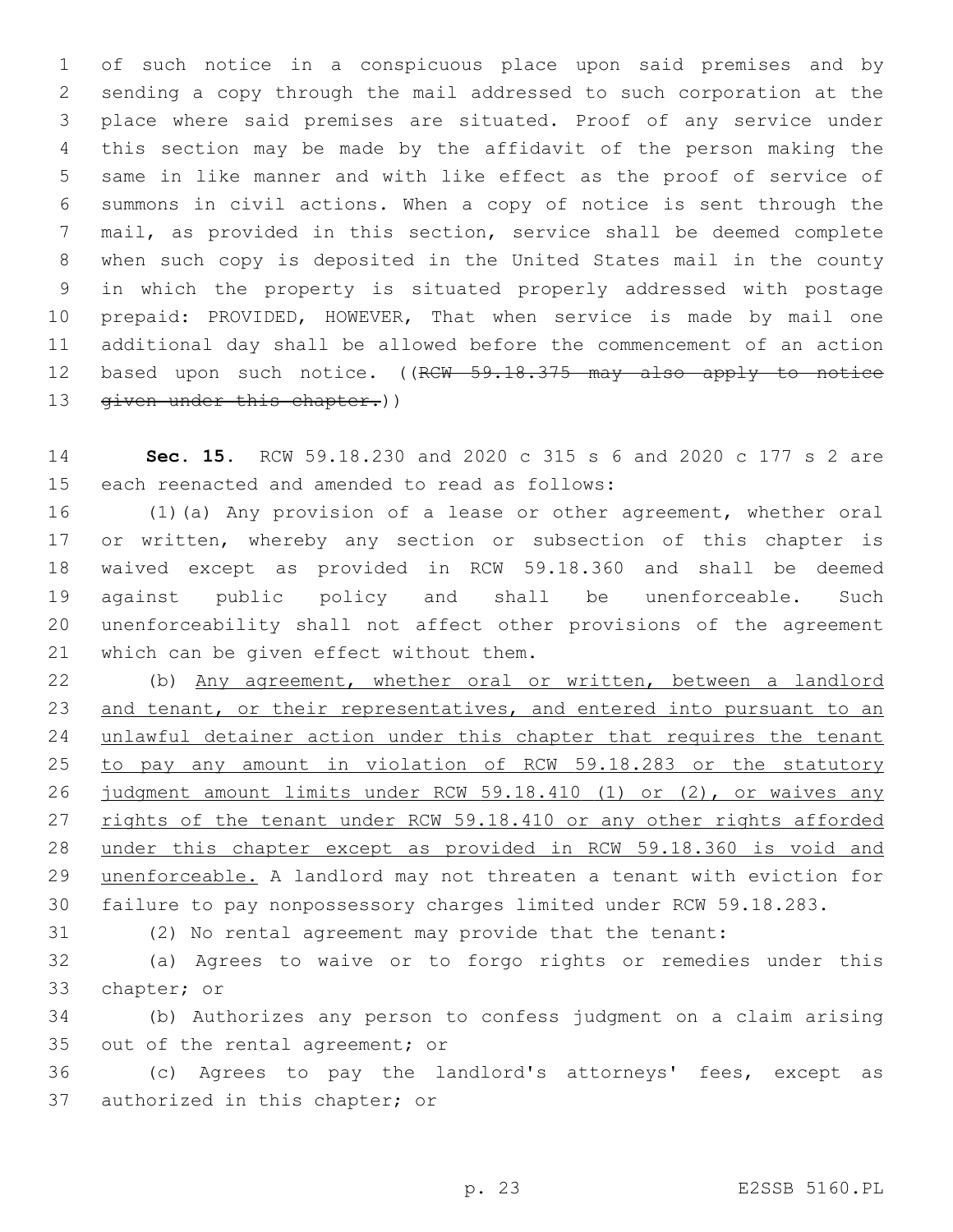(d) Agrees to the exculpation or limitation of any liability of the landlord arising under law or to indemnify the landlord for that 3 liability or the costs connected therewith; or

 (e) And landlord have agreed to a particular arbitrator at the 5 time the rental agreement is entered into; or

 (f) Agrees to pay late fees for rent that is paid within five days following its due date. If rent is more than five days past due, the landlord may charge late fees commencing from the first day after the due date until paid. Nothing in this subsection prohibits a landlord from serving a notice to pay or vacate at any time after the 11 rent becomes due.

 (3) A provision prohibited by subsection (2) of this section included in a rental agreement is unenforceable. If a landlord deliberately uses a rental agreement containing provisions known by 15 him or her to be prohibited, the tenant may recover actual damages 16 sustained by him or her, statutory damages not to exceed ((five 17 hundred dollars)) \$500, costs of suit, and reasonable attorneys' 18 fees.

 (4) The common law right of the landlord of distress for rent is hereby abolished for property covered by this chapter. Any provision in a rental agreement creating a lien upon the personal property of the tenant or authorizing a distress for rent is null and void and of no force and effect. Any landlord who takes or detains the personal property of a tenant without the specific written consent of the tenant to such incident of taking or detention, and who, after written demand by the tenant for the return of his or her personal property, refuses to return the same promptly shall be liable to the tenant for the value of the property retained, actual damages, and if the refusal is intentional, may also be liable for damages of up to 30 ((five hundred dollars)) \$500 per day but not to exceed ((five 31 thousand dollars)) \$5,000, for each day or part of a day that the tenant is deprived of his or her property. The prevailing party may recover his or her costs of suit and a reasonable attorneys' fee.

 In any action, including actions pursuant to chapters 7.64 or 12.28 RCW, brought by a tenant or other person to recover possession of his or her personal property taken or detained by a landlord in violation of this section, the court, upon motion and after notice to the opposing parties, may waive or reduce any bond requirements where it appears to be to the satisfaction of the court that the moving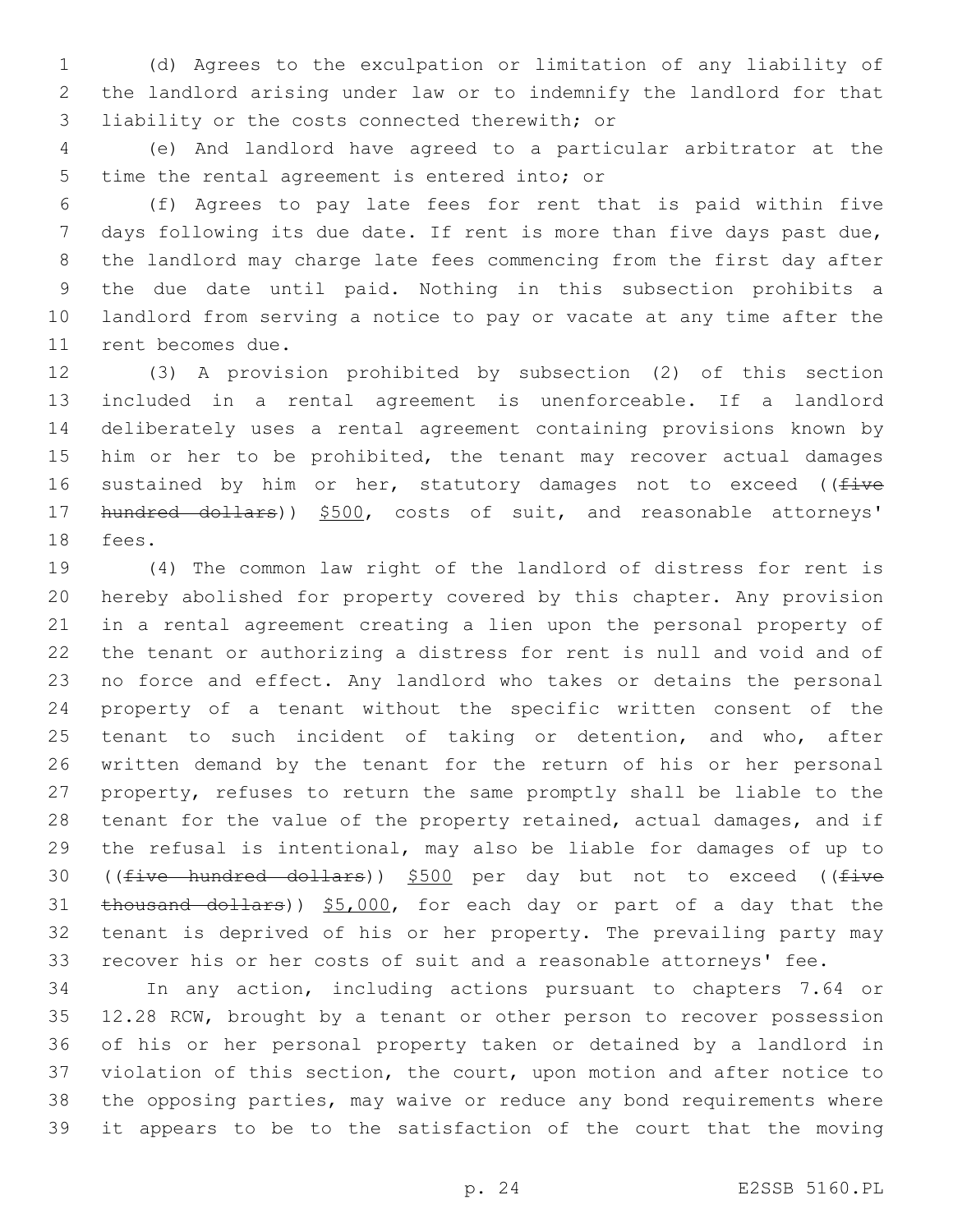party is proceeding in good faith and has, prima facie, a meritorious claim for immediate delivery or redelivery of said property.

 **Sec. 16.** RCW 59.20.040 and 1999 c 359 s 3 are each amended to 4 read as follows:

 This chapter shall regulate and determine legal rights, remedies, and obligations arising from any rental agreement between a landlord and a tenant regarding a mobile home lot and including specified amenities within the mobile home park, mobile home park cooperative, or mobile home park subdivision, where the tenant has no ownership interest in the property or in the association which owns the property, whose uses are referred to as a part of the rent structure paid by the tenant. All such rental agreements shall be unenforceable to the extent of any conflict with any provision of this chapter. Chapter 59.12 RCW shall be applicable only in implementation of the provisions of this chapter and not as an alternative remedy to this chapter which shall be exclusive where applicable: PROVIDED, That the provision of RCW 59.12.090, 59.12.100, and 59.12.170 shall not apply to any rental agreement included under the provisions of this 19 chapter. RCW 59.18.055 ((and 59.18.370)), section 8 of this act, 59.18.365, 59.18.370, and 59.18.380 through 59.18.410 shall be applicable to any action of forcible entry or detainer or unlawful detainer arising from a tenancy under the provisions of this chapter, except when a mobile home, manufactured home, or park model or a 24 tenancy in a mobile home lot is abandoned. Rentals of mobile homes, manufactured homes, or park models themselves are governed by the residential landlord-tenant act, chapter 59.18 RCW.

 **Sec. 17.** RCW 59.18.410 and 2020 c 315 s 5 are each amended to 28 read as follows:

 (1) If at trial the verdict of the jury or, if the case is tried without a jury, the finding of the court is in favor of the landlord and against the tenant, judgment shall be entered for the restitution of the premises; and if the proceeding is for unlawful detainer after neglect or failure to perform any condition or covenant of a lease or agreement under which the property is held, or after default in the payment of rent, the judgment shall also declare the forfeiture of 36 the lease, agreement, or tenancy. The jury, or the court, if the proceedings are tried without a jury, shall also assess the damages arising out of the tenancy occasioned to the landlord by any forcible

p. 25 E2SSB 5160.PL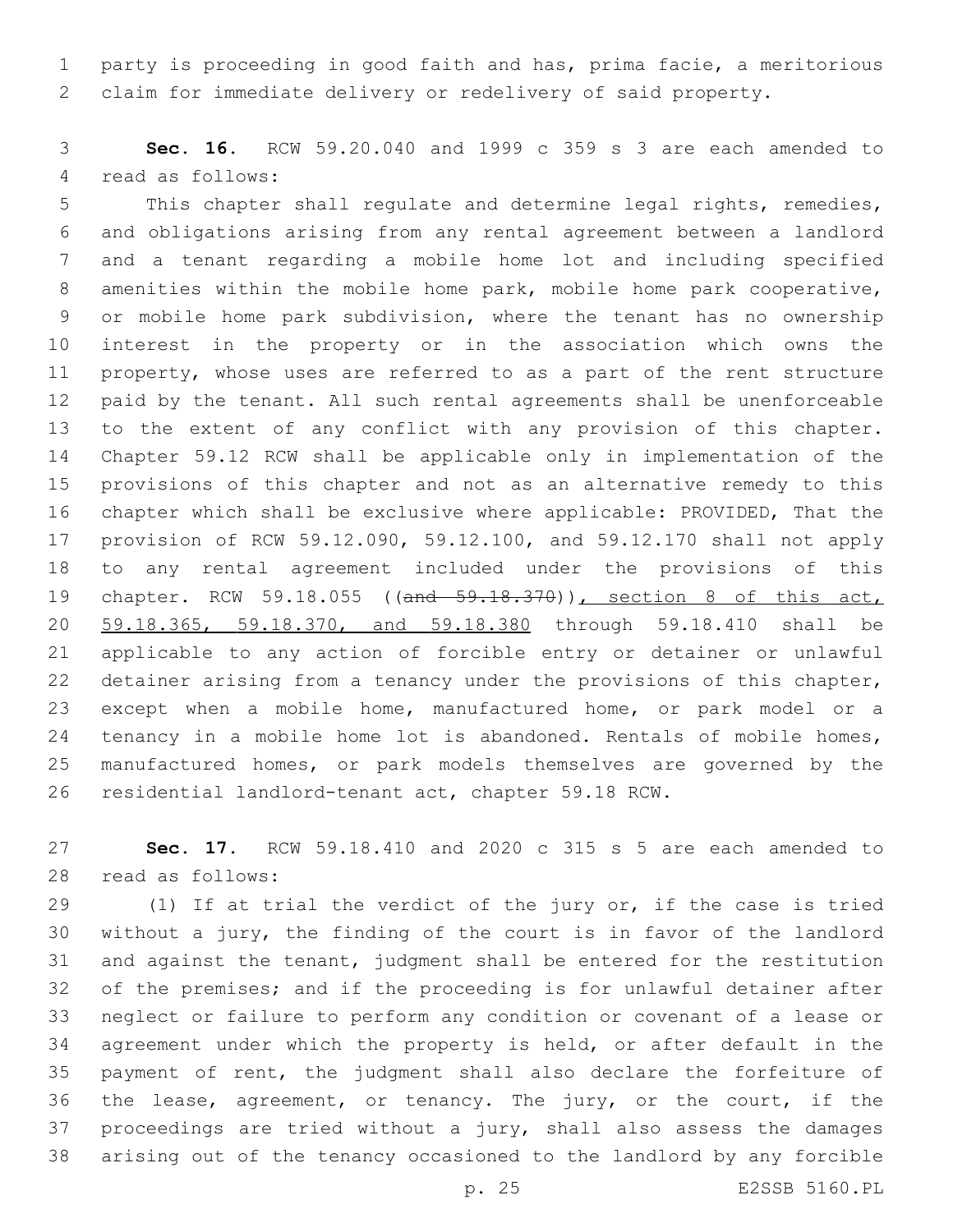entry, or by any forcible or unlawful detainer, alleged in the complaint and proved at trial, and, if the alleged unlawful detainer is based on default in the payment of rent, find the amount of any rent due, and the judgment shall be rendered against the tenant liable for the forcible entry, forcible detainer, or unlawful detainer for the amount of damages thus assessed, for the rent, if any, found due, and late fees if such fees are due under the lease and do not exceed seventy-five dollars in total. The court may award statutory costs. The court may also award reasonable attorneys' fees 10 as provided in RCW 59.18.290.

 (2) When the tenant is liable for unlawful detainer after a default in the payment of rent, execution upon the judgment shall not occur until the expiration of five court days after the entry of the judgment. Before entry of a judgment or until five court days have 15 expired after entry of the judgment, the tenant or any subtenant, or 16 any mortgagee of the term, or other party interested in the continuance of the tenancy, may pay into court or to the landlord the amount of the rent due, any court costs incurred at the time of payment, late fees if such fees are due under the lease and do not exceed seventy-five dollars in total, and attorneys' fees if awarded, in which event any judgment entered shall be satisfied and the tenant restored to his or her tenancy. If the tenant seeks to restore his or her tenancy after entry of a judgment, the tenant may tender the amount stated within the judgment as long as that amount does not exceed the amount authorized under subsection (1) of this section. If a tenant seeks to restore his or her tenancy and pay the amount set forth in this subsection with funds acquired through an emergency rental assistance program provided by a governmental or nonprofit entity, the tenant shall provide a copy of the pledge of emergency rental assistance provided from the appropriate governmental or nonprofit entity and have an opportunity to exercise such rights under this subsection, which may include a stay of judgment and provision by the landlord of documentation necessary for processing the assistance. The landlord shall accept any pledge of emergency rental assistance funds provided to the tenant from a governmental or nonprofit entity before the expiration of any pay or vacate notice for nonpayment of rent for the full amount of the rent owing under the rental agreement. The landlord shall accept any written pledge of emergency rental assistance funds provided to the tenant from a governmental or nonprofit entity after the expiration of the pay or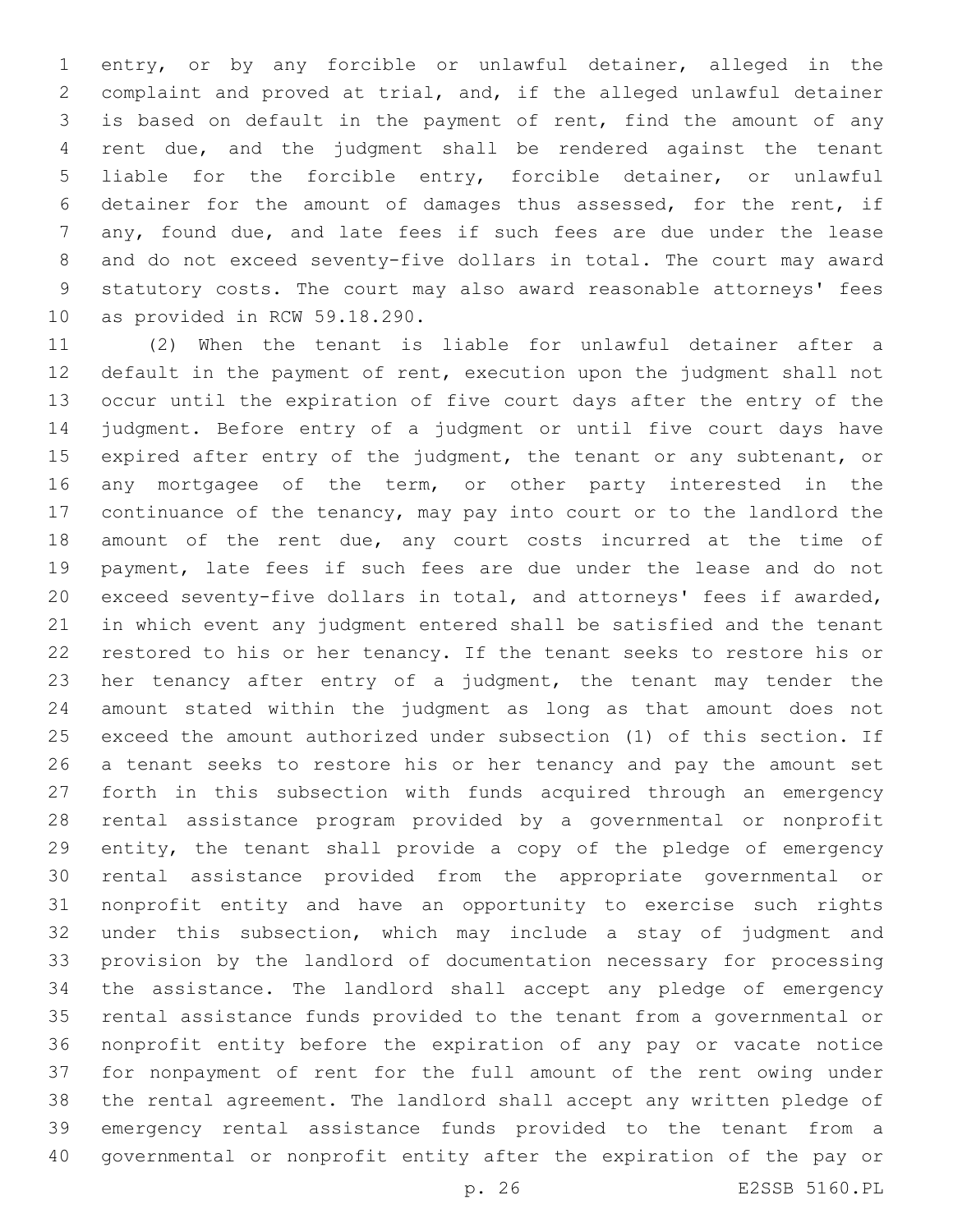vacate notice if the pledge will contribute to the total payment of both the amount of rent due, including any current rent, and other amounts if required under this subsection. The landlord shall suspend any court action for seven court days after providing necessary payment information to the nonprofit or governmental entity to allow for payment of the emergency rental assistance funds. By accepting such pledge of emergency rental assistance, the landlord is not required to enter into any additional conditions not related to the provision of necessary payment information and documentation. If a judgment has been satisfied, the landlord shall file a satisfaction of judgment with the court. A tenant seeking to exercise rights under this subsection shall pay an additional fifty dollars for each time the tenant was reinstated after judgment pursuant to this subsection within the previous twelve months prior to payment. If payment of the amount specified in this subsection is not made within five court days after the entry of the judgment, the judgment may be enforced for its full amount and for the possession of the premises.

 (3)(a) Following the entry of a judgment in favor of the landlord and against the tenant for the restitution of the premises and forfeiture of the tenancy due to nonpayment of rent, the court, at the time of the show cause hearing or trial, or upon subsequent motion of the tenant but before the execution of the writ of restitution, may stay the writ of restitution upon good cause and on such terms that the court deems fair and just for both parties. In making this decision, the court shall consider evidence of the 26 following factors:

 (i) The tenant's willful or intentional default or intentional 28 failure to pay rent;

 (ii) Whether nonpayment of the rent was caused by exigent circumstances that were beyond the tenant's control and that are not 31 likely to recur;

(iii) The tenant's ability to timely pay the judgment;

33 (iv) The tenant's payment history;

 (v) Whether the tenant is otherwise in substantial compliance 35 with the rental agreement;

36 (vi) Hardship on the tenant if evicted; and

 (vii) Conduct related to other notices served within the last six months.38

 (b) The burden of proof for such relief under this subsection (3) shall be on the tenant. If the tenant seeks relief pursuant to this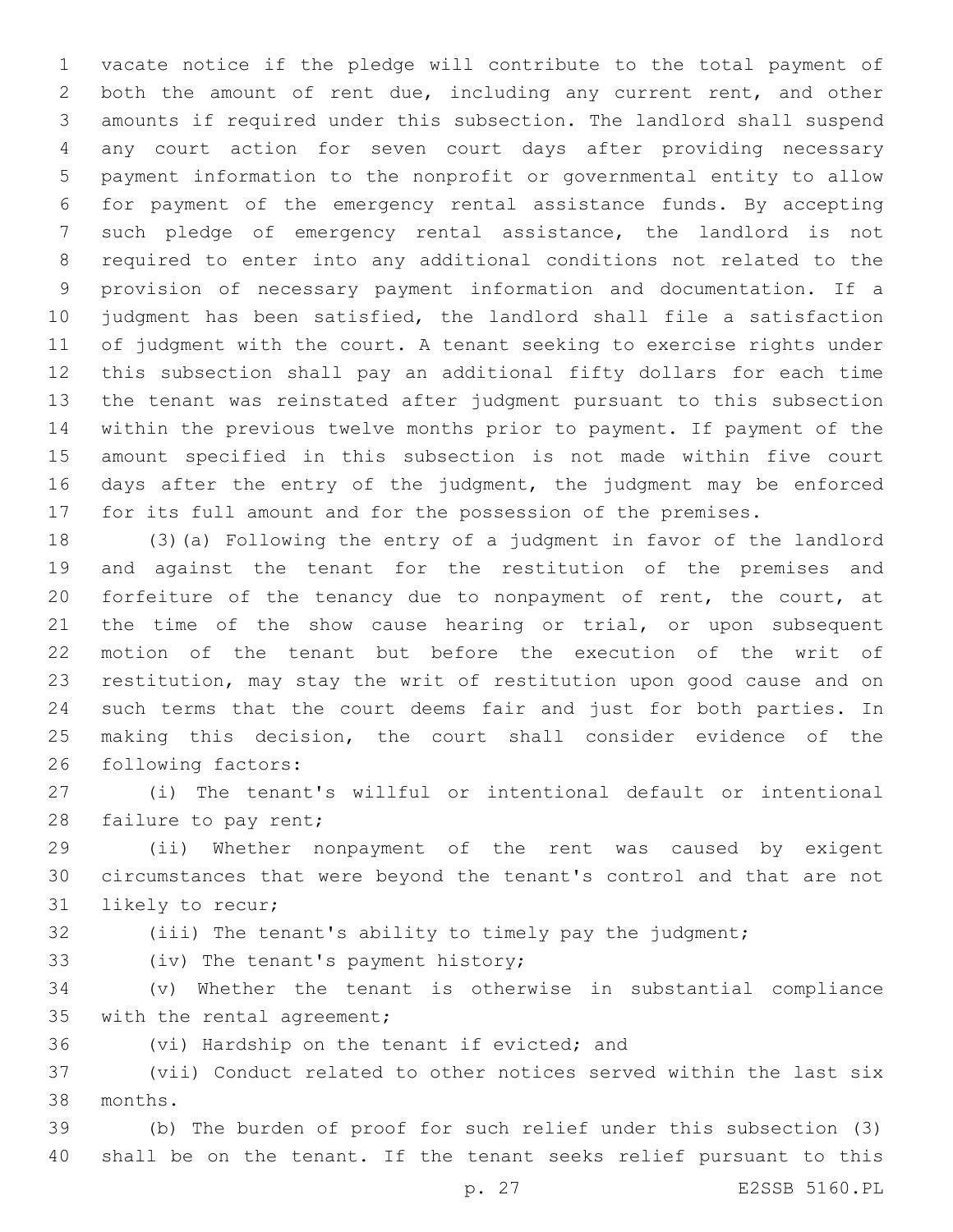subsection (3) at the time of the show cause hearing, the court shall hear the matter at the time of the show cause hearing or as expeditiously as possible so as to avoid unnecessary delay or 4 hardship on the parties.

(c) In any order issued pursuant to this subsection (3):

 (i) The court shall not stay the writ of restitution more than ninety days from the date of order, but may order repayment of the judgment balance within such time. If the payment plan is to exceed thirty days, the total cumulative payments for each thirty-day period following the order shall be no less than one month of the tenant's share of the rent, and the total amount of the judgment and all additional rent that is due shall be paid within ninety days.

 (ii) Within any payment plan ordered by the court, the court shall require the tenant to pay to the landlord or to the court one month's rent within five court days of issuance of the order. If the date of the order is on or before the fifteenth of the month, the tenant shall remain current with ongoing rental payments as they become due for the duration of the payment plan; if the date of the 19 order is after the fifteenth of the month, the tenant shall have the option to apportion the following month's rental payment within the payment plan, but monthly rental payments thereafter shall be paid 22 according to the rental agreement.

 (iii) The sheriff may serve the writ of restitution upon the tenant before the expiration of the five court days of issuance of 25 the order; however, the sheriff shall not execute the writ of restitution until after expiration of the five court days in order for payment to be made of one month's rent as required by (c)(ii) of this subsection. In the event payment is made as provided in (c)(ii) 29 of this subsection for one month's rent, the court shall stay the writ of restitution ex parte without prior notice to the landlord upon the tenant filing and presenting a motion to stay with a declaration of proof of payment demonstrating full compliance with the required payment of one month's rent. Any order staying the writ of restitution under this subsection (3)(c)(iii) shall require the tenant to serve a copy of the order on the landlord by personal delivery, first-class mail, facsimile, or email if agreed to by the 37 parties.

 (A) If the tenant has satisfied (c)(ii) of this subsection by paying one month's rent within five court days, but defaults on a subsequent payment required by the court pursuant to this subsection

p. 28 E2SSB 5160.PL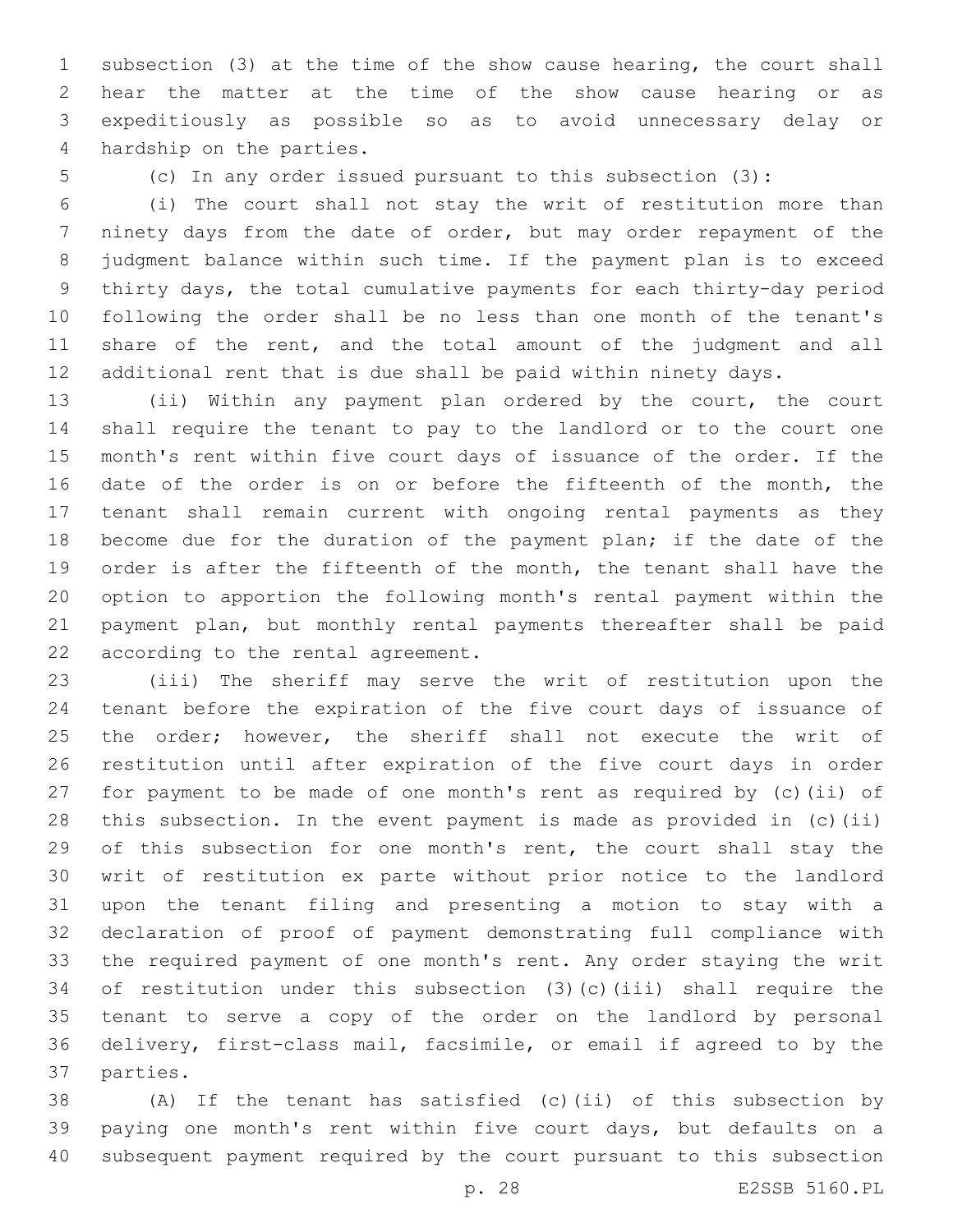(3)(c), the landlord may enforce the writ of restitution after serving a notice of default in accordance with RCW 59.12.040 informing the tenant that he or she has defaulted on rent due under the lease agreement or payment plan entered by the court. Upon service of the notice of default, the tenant shall have three calendar days from the date of service to vacate the premises before 7 the sheriff may execute the writ of restitution.

 (B) If the landlord serves the notice of default described under this subsection (3)(c)(iii), an additional day is not included in calculating the time before the sheriff may execute the writ of restitution. The notice of default must be in substantially the 12 following form:

13 NOTICE OF DEFAULT FOR RENT AND/OR PAYMENT PLAN ORDERED BY COURT

- 14 NAME(S)
- 15 ADDRESS
- 16 CITY, STATE, ZIP
- 17 THIS IS NOTICE THAT YOU ARE IN DEFAULT OF YOUR RENT AND/OR 18 PAYMENT PLAN ORDERED BY THE COURT. YOUR LANDLORD HAS RECEIVED THE 19 FOLLOWING PAYMENTS:
- 20 DATE
- 21 AMOUNT
- 22 DATE
- 23 AMOUNT
- 24 DATE
- 25 AMOUNT

 THE LANDLORD MAY SCHEDULE YOUR PHYSICAL EVICTION WITHIN THREE CALENDAR DAYS OF SERVICE OF THIS NOTICE. TO STOP A PHYSICAL EVICTION, YOU ARE REQUIRED TO PAY THE BALANCE OF YOUR RENT AND/OR 29 PAYMENT PLAN IN THE AMOUNT OF \$. . . . .

- 30 PAYMENT MAY BE MADE TO THE COURT OR TO THE LANDLORD. IF YOU FAIL 31 TO PAY THE BALANCE WITHIN THREE CALENDAR DAYS, THE LANDLORD MAY 32 PROCEED WITH A PHYSICAL EVICTION FOR POSSESSION OF THE UNIT THAT YOU ARE RENTING.33
- 34 DATE
- 35 SIGNATURE
- 36 LANDLORD/AGENT
- 37 NAME
- 38 ADDRESS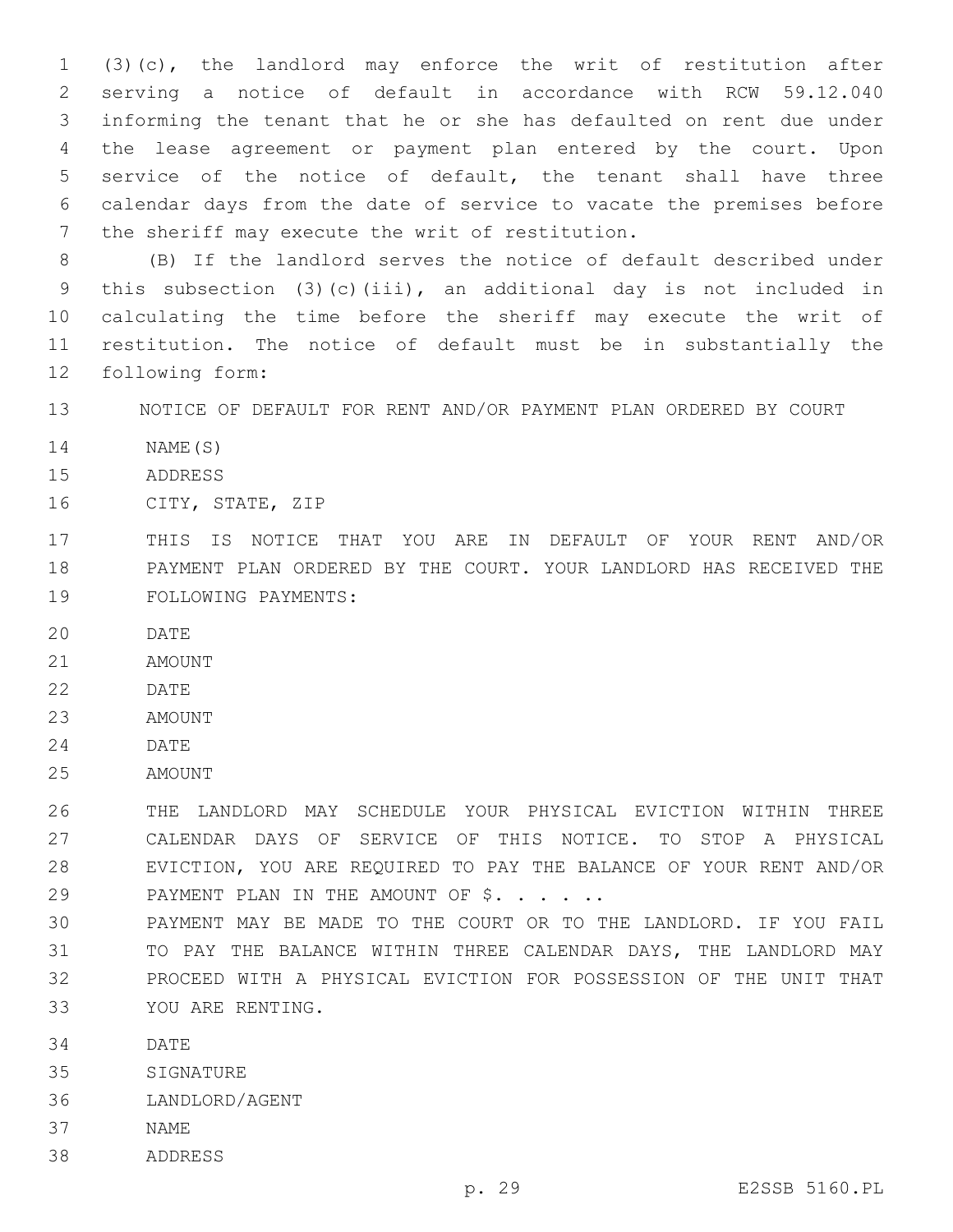1 PHONE

 (iv) If a tenant seeks to satisfy a condition of this subsection (3)(c) by relying on an emergency rental assistance program provided by a government or nonprofit entity and provides an offer of proof, the court shall stay the writ of restitution as necessary to afford 6 the tenant an equal opportunity to comply.

 (v) The court shall extend the writ of restitution as necessary to enforce the order issued pursuant to this subsection (3)(c) in the 9 event of default.

 (d) A tenant who has been served with three or more notices to pay or vacate for failure to pay rent as set forth in RCW 59.12.040 within twelve months prior to the notice to pay or vacate upon which the proceeding is based may not seek relief under this subsection (3).14

 (e)(i) In any application seeking relief pursuant to this subsection (3) by either the tenant or landlord, the court shall issue a finding as to whether the tenant is low-income, limited resourced, or experiencing hardship to determine if the parties would be eligible for disbursement through the landlord mitigation program account established within RCW 43.31.605(1)(c). In making this finding, the court may include an inquiry regarding the tenant's income relative to area median income, household composition, any extenuating circumstances, or other factors, and may rely on written declarations or oral testimony by the parties at the hearing.

 (ii) After a finding that the tenant is low-income, limited resourced, or experiencing hardship, the court may issue an order: (A) Finding that the landlord is eligible to receive on behalf of the tenant and may apply for reimbursement from the landlord mitigation program; and (B) directing the clerk to remit, without further order of the court, any future payments made by the tenant in order to reimburse the department of commerce pursuant to RCW 43.31.605(1)(c)(iii). In accordance with RCW 43.31.605(1)(c), such an order must be accompanied by a copy of the order staying the writ of restitution. Nothing in this subsection (3)(e) shall be deemed to obligate the department of commerce to provide assistance in claim reimbursement through the landlord mitigation program if there are 37 not sufficient funds.

 (iii) If the department of commerce fails to disburse payment to the landlord for the judgment pursuant to this subsection (3)(e) within thirty days from submission of the application, the landlord

p. 30 E2SSB 5160.PL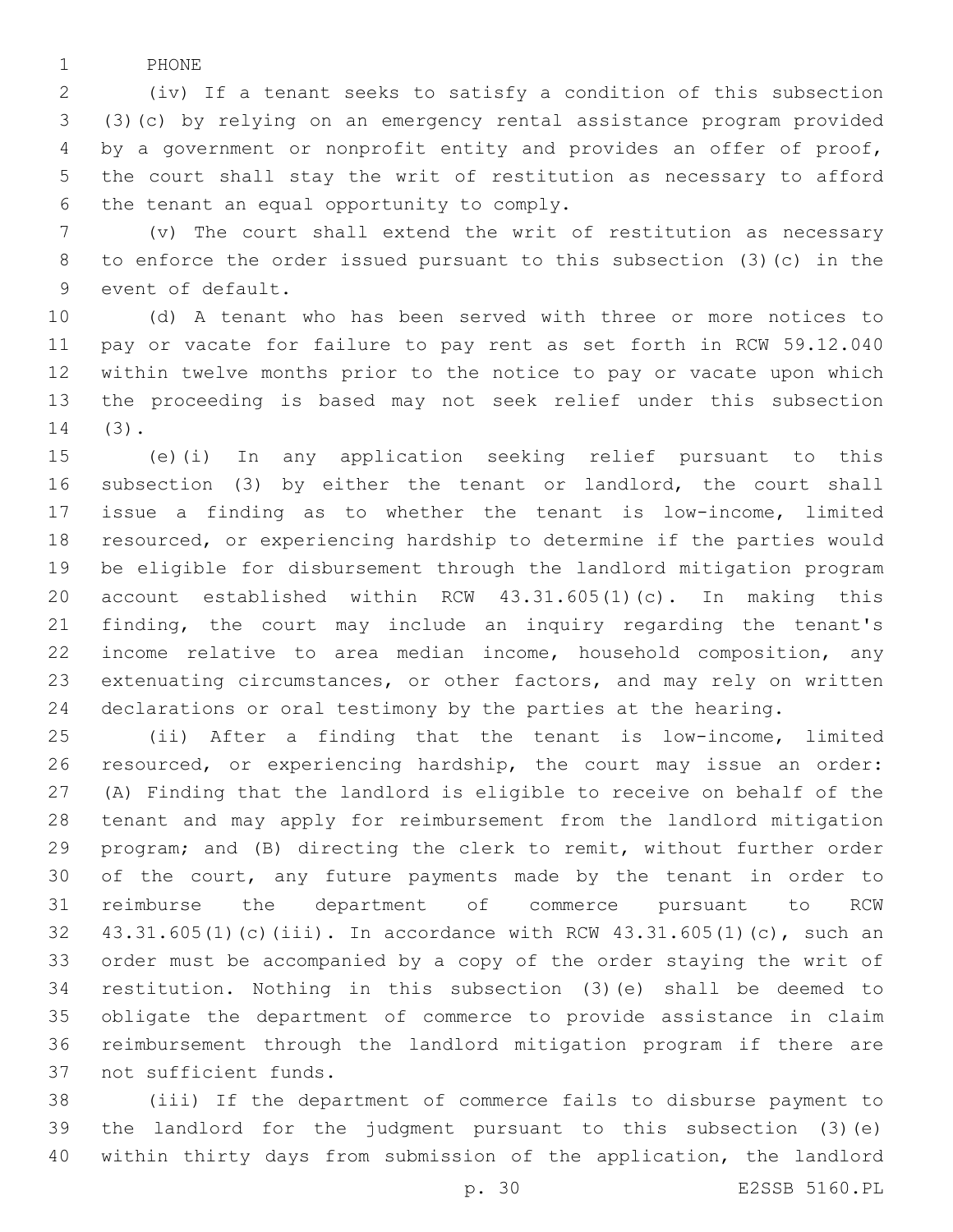may renew an application for a writ of restitution pursuant to RCW 59.18.370 and for other rent owed by the tenant since the time of entry of the prior judgment. In such event, the tenant may exercise 4 rights afforded under this section.

 (iv) Upon payment by the department of commerce to the landlord for the remaining or total amount of the judgment, as applicable, the judgment is satisfied and the landlord shall file a satisfaction of 8 judgment with the court.

 (v) Nothing in this subsection (3)(e) prohibits the landlord from otherwise applying for reimbursement for an unpaid judgment pursuant to RCW 43.31.605(1)(c) after the tenant defaults on a payment plan 12 ordered pursuant to (c) of this subsection.

13 (vi) For the period extending one year beyond the expiration of 14 the eviction moratorium, if a tenant demonstrates an ability to pay 15 in order to reinstate the tenancy by means of disbursement through the landlord mitigation program account established within RCW 43.31.605(1)(c):

 (A) Any restrictions imposed under (d) of this subsection do not apply in determining if a tenant is eligible for reinstatement under 20 this subsection (3); and

 (B) Reimbursement on behalf of the tenant to the landlord under RCW 43.31.605(1)(c) may include up to three months of prospective 23 rent to stabilize the tenancy as determined by the court.

 (4) If a tenant seeks to stay a writ of restitution issued pursuant to this chapter, the court may issue an ex parte stay of the writ of restitution provided the tenant or tenant's attorney submits a declaration indicating good faith efforts were made to notify the 28 other party or, if no efforts were made, why notice could not be provided prior to the application for an ex parte stay, and describing the immediate or irreparable harm that may result if an immediate stay is not granted. The court shall require service of the order and motion to stay the writ of restitution by personal delivery, mail, facsimile, or other means most likely to afford all 34 parties notice of the court date.

 (5) In all other cases the judgment may be enforced immediately. If a writ of restitution shall have been executed prior to judgment no further writ or execution for the premises shall be required.

 (6) This section also applies if the writ of restitution is issued pursuant to a final judgment entered after a show cause hearing conducted in accordance with RCW 59.18.380.